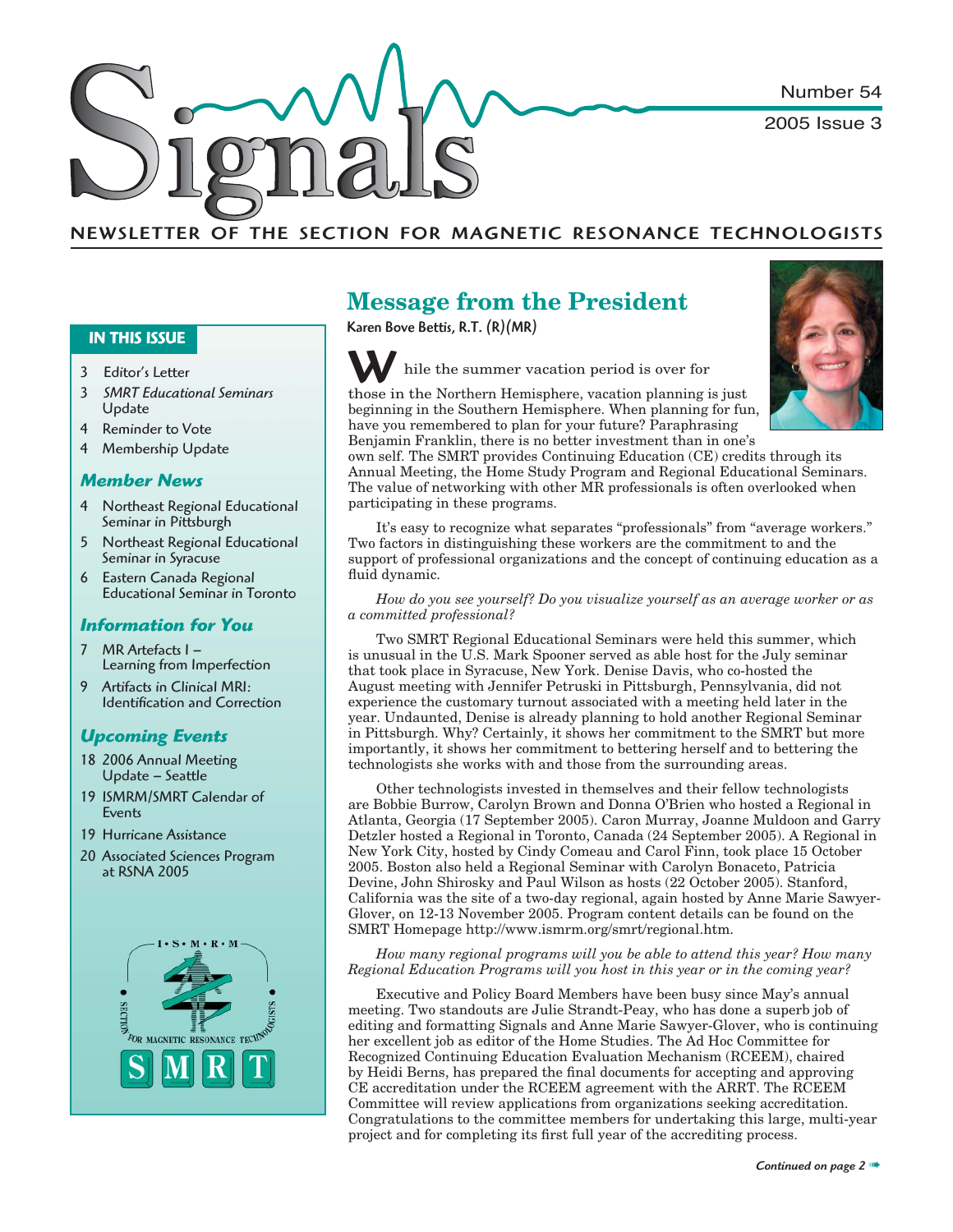

*A reception held at the NIH, Bethesda, MD (USA), honoring 2003 Nobel Laureate (Medicine), Dr. Paul C. Lauterbur. Also pictured: his wife, M. Joan Dawson and SMRT President, Karen Bove Bettis.*

#### *President's Letter continued*

Dedicated to her commitment as Chair of the External Relations Committee, Julia Lowe traveled to New York for a meeting with the American Registry of Magnetic Resonance Imaging Technologists (ARMRIT). She and future SMRT President, Cindy Comeau, were invited to meet with ARMRIT officers to discuss the plans of the American Registry for Radiologic Technologists (ARRT) and the creation of an MR certification pathway for nonradiology technologists. Julia will also travel to the Hospital Professions Network (HPN) meeting scheduled for late September. While Julia is at the HPN meeting, members of the Ad Hoc Committee for Education Standards will travel to Minnesota for a roundtable discussion with the ARRT. Luann Culbreth, Chair of the Committee, along with SMRT Past President Cindy Hipps and Carolyn Bonaceto, Education Chair, will represent the SMRT at the ARRT Headquarters in Minneapolis, presenting the SMRT Mission of Education. Dr. John Crues, another committee member, will also be attending as a joint representative of the ARRT and the SMRT. While the SMRT does not govern credential pathways, members will have with them the messages transmitted through the MR Tech List Serve. Radiographers worldwide are discussing MR education requirements and certification pathways for non-radiology

technologists because countries are planning to expand the usual certification pathways with the hope to ease the global, severe shortage of qualified MR personnel. Although certification and credentialing methods vary from country to country, most MR technologists expect a fair resolution to the crisis without compromising MR education, MR safety and especially, patient care.

The Program Committee is busy planning for the 2006 Annual Meeting. Committee Chair Todd Frederick has subscribed committee members to suggest and decide upon speakers for the meeting in Seattle, Washington. The committee will also decide, with the help of the Education Committee, how to best structure the program. Attendees from the Annual Meeting in Miami suggested keeping most of the 30-minute time slots for speakers, though some felt a combination of 30- and 50-minute talks allowed for more continuity and relativity of topics.

The ISMRM/SMRT Forum will again be held jointly at the ISMRM Annual Meeting on Monday, 8 May. The theme will be "Mother, Fetus and Newborn." The Forum will provide an overview of the technical and clinical aspects of performing MRI on an expectant mother, fetus and newborn child. Executive member, Bobbi Lewis, is communicating with her ISMRM counterpart, Dr. Jeffrey Duerk, arranging and scheduling for speakers and topic specifics. Additionally, the ISMRM recently announced its "Call for Papers" with an abstract deadline of 16 November 2005. MR technologists often collaborate with MR engineers, physicians and physicists, submitting a collaborative effort providing an opportunity for learning. The SMRT Education and Program Committee has completed the "Call for Papers" with an abstract deadline of 18 January 2006.

My sincere thanks to the members who have assisted and those who continue to assist the SMRT in becoming the professional society that early members and supporters envisioned. Even though we have access to the ISMRM/ SMRT corporate staff in Berkeley, California, the SMRT simply could not exist without its volunteer base of MR professionals.

*What have you done to help? What can you do to help? What will your professional legacy be?* 

Post Script: This year we have witnessed destruction and devastation in *Asia, Europe and most recently, the Gulf Coast of America. Technologists communicating via the SMRT List Serve have offered their personal and professional stories of consolation and devastation. Some technologists have opened their homes to fellow technologists and to their families, offering to help them fi nd jobs. Industry leaders communicating on the list are designing disaster scenarios for the protection of MR equipment, MR personnel and patient data. While some technologists could offer nothing more than words of encouragement, it is so gratifying to be associated with professionals who value even the smallest kindnesses.*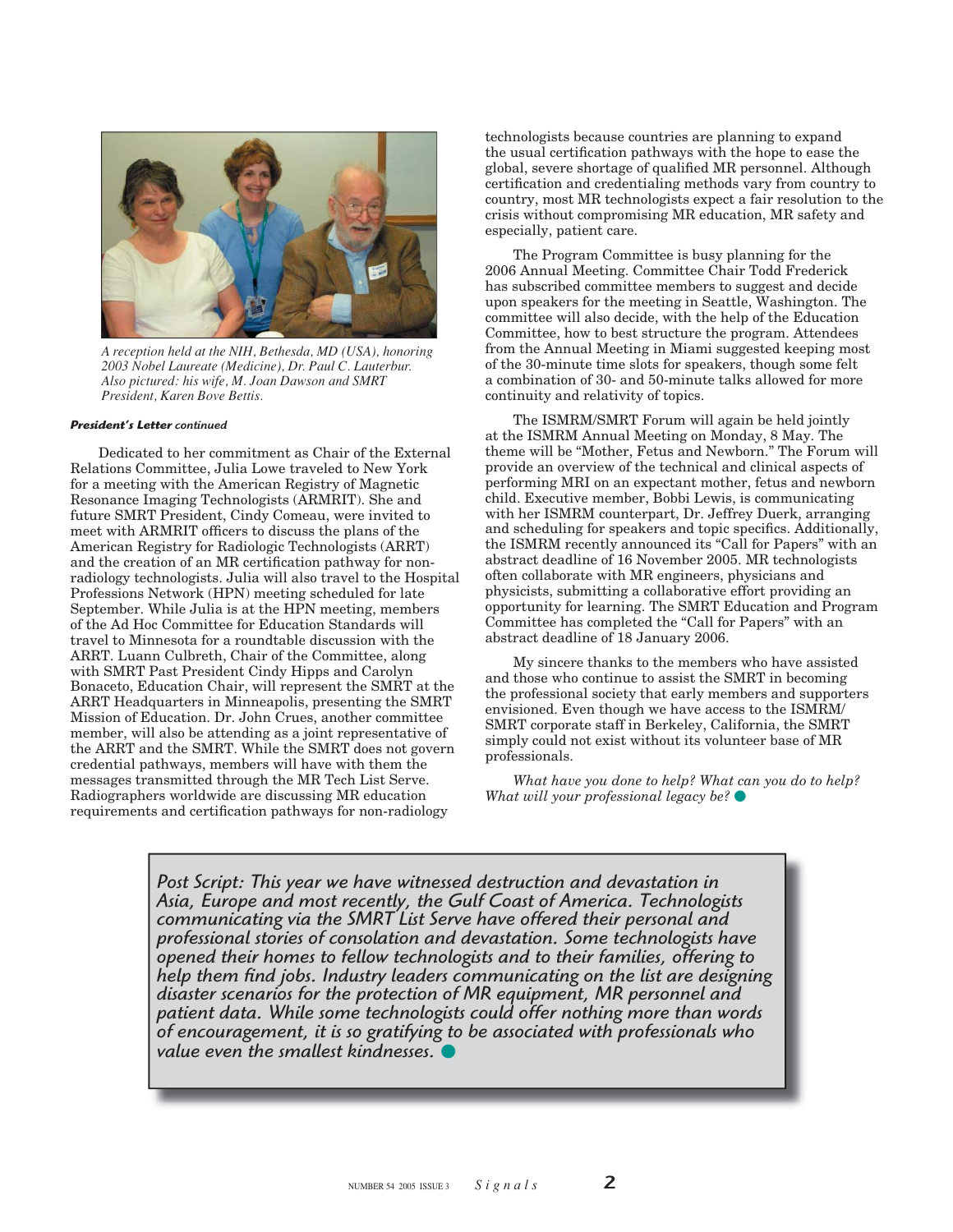# **Editor's Letter**

Julie Strandt-Peay, B.S.M., R.T. (R)(MR)



settings,

First of all I need to inform you that there have been personnel changes in the ISMRM/ SMRT office which resulted in this issue of  $\overline{\mathsf{G}}$ 

*Signals* being delayed from our usual schedule. More importantly, it is my pleasure to introduce **Sara Vasquez,** the new ISMRM/SMRT Publications Coordinator for Design and Layout. It has been a privilege to work with her on this issue and we welcome her and her expertise! Sara comes to SMRT with a background in retail advertising writing and editing and is eager to learn the ropes of our fast-paced environment.

In this issue President **Karen Bove Bettis** asks some tough questions of the membership and

shares her visit with Dr. Lauterbur. Editor **Anne Sawyer-Glover** presents the SMRT Educational Seminars Home Study Program which accompanies this *Signals* newsletter. Past-President **Cindy Hipps** reminds us that we have an obligation as members to vote for the new president-elect and policy board members. An update of the SMRT membership is detailed by Chair, **Nancy Hill Beluk.**

SMRT Regional Seminar news is brought to us this quarter from two countries in North America. Policy Board member **Denise Davis** began the day in Pittsburgh, Pennsylvania as described by Co-Chair **Jennifer Petruski** of the seminar. Publication Committee Chair, **Mark Spooner**  reports on the well attended Regional Seminar held in Syracuse, New York. A successful SMRT Regional Seminar was held recently in Toronto, Canada as accounted by the team of **Caron Murray, Garry Detzler** and **Joanne Muldoon.**

Continuing with our international contributors we have two SMRT members who were willing to share their knowledge of MR artifacts. Starting off is Policy Board member **Greg Brown** who explains artefacts, and how to spell them, from his experience in Sydney, Australia. From across the globe in Brussels, Belgium SMRT member **Filip DeRidder** and his colleagues offer a comprehensive exposition of MR artifacts. Both of these authors will share part II of their work in a future issue of *Signals*.

Those who are looking for ways to assist our colleagues affected by the hurricanes in the U.S. can find information organized by **Vera Miller.**

**Todd Frederick** invites us to plan now for the 15th SMRT Annual Meeting in Seattle. While you are making plans you may want to join the SMRT and the Associated Sciences at the Radiological Society of North America (RSNA) Meeting beginning 28 November 2005.



# *SMRT Educational Seminars* **Home Study Program**

Anne Marie Sawyer-Glover, B.S., R.T. (R)(MR), Editor

Educational Seminars, Volume 8, Number 3, "Update: Safety in MR Examinations." This is the 29th home study developed by the SMRT, exclusively for the Anne Marie Sawyer-Glover, B.S., R.T. (R) (MR)<br>Educational Seminars, Volume 8, Thanks to Maureen Ainslie and April Davis from

e are pleased to present the SMRT

SMRT members. This issue is accredited by the SMRT for the ARRT. The SMRT was given RCEEM status by the ARRT earlier this year.

Safety and screening policies and procedures continue to be a topic of great interest to MR technologists and radiographers around the globe.

It has been almost five years since our last MR safety home study and much has changed. Many new biomedical implants and devices have been developed. We must become familiar with the challenges associated with a change in the magnetic field strength we are operating. Biomedical implants and devices must be re-tested at 3.0T. In addition, we need to review the potential issues in the placement of cables and conductors in a magnet operating at higher frequencies, especially those within the confines of the transmitting RF coil.

Thanks to our authors for taking the time from their busy schedules to write articles specifically for this publication. The SMRT is very fortunate to have the support and contributions of Dr. Frank Shellock, Michael Kean, Drs. Joel Felmlee, Joe Schaefer and Donald Hadley.

For additional information regarding MR safety and screening, please refer to SMRT Educational Seminars home study, Volume 4, Number 1, "Safety Aspects in MRI." Home study back issues may be purchased through the Berkeley, California, USA, office of the SMRT/ISMRM.

the Duke Image Analysis Laboratory in Durham, North Carolina, USA, for writing the questions that compose the quiz. Thanks also to Cindy Hipps from Greenville Radiology, Greenville, South Carolina, USA for being our expert reviewer of the home study quiz. Thank you to Mark Spooner, SMRT Publications Chair, and in the Berkeley, California, USA office of the ISMRM/SMRT, Jennifer Olson, Associate Executive Director, and the staff for their insight and long hours supporting these educational symposiums.

Accreditation (USA) for all home study issues of the Educational Seminars is maintained annually by the SMRT. Previous issues may be obtained from the SMRT/ISMRM office located in Berkeley, California, USA for twenty dollars (USD) each. For a complete list of back issues, please go the SMRT website: http://www.ismrm.org/smrt. If you live outside of the U.S. and have interests or questions concerning accreditation within the country you reside, please contact me at amsg@stanford.edu or +1 (650) 725-9697.

If you are looking to become more involved in the SMRT, please consider writing questions or an article for one of our home studies. The instructions for writing questions will be posted on the SMRT website in the near future. For additional information, please contact me directly or Jennifer Olson, ISMRM Associate Executive Director, at the office in Berkeley, California, USA (smrt@ismrm.org, +1 (510) 841-1899).

Finally, I would like to thank Tom Schubert and all of the wonderful people at Invivo/MRI Devices Corporation for their continued support of our home studies program, SMRT Educational Seminars.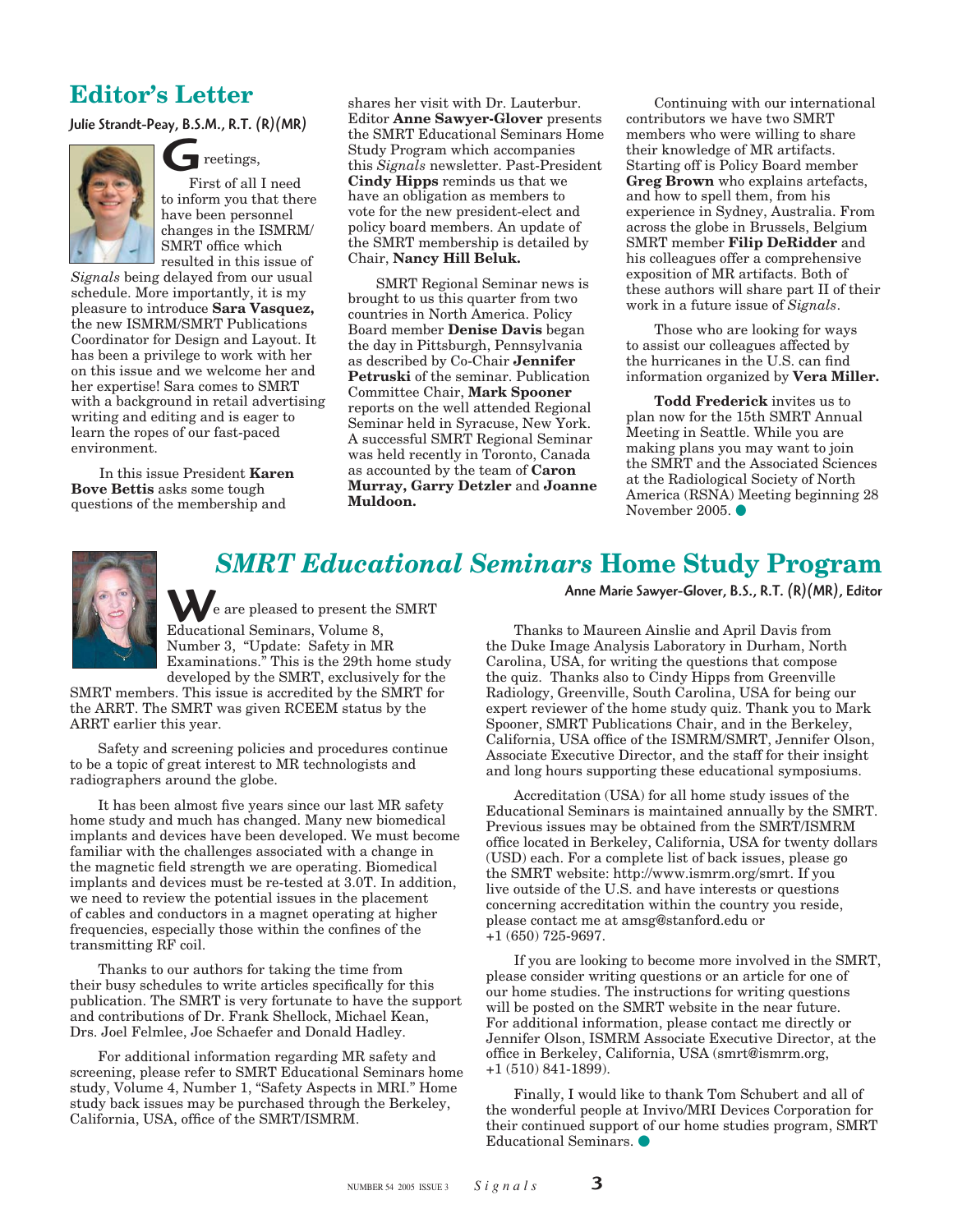# **Membership Update**

Nancy Hill Beluk, R.T. (R), Membership Committee Chair

# **SMRT Members: Exercise Your Right to Vote**

Cindy T. Hipps, B.H.S., R.T. (R)(MR), Past President and

s a voting member of the SMRT,

Nominating Committee Chair

Nominating Committee Ch<br>
you have the ability to decide the future<br>
Function of the SMRT, we have the ability to decide the future leadership of the SMRT. It is your responsibility as a member to exercise this right as well as educate yourself concerning the nominees of each position. If you are not familiar with the nominees, read each biography and make a decision

based on what that person has done and can do to further the SMRT and the benefits the SMRT offers to the members and the profession. You can make a difference!

You will have an opportunity to vote for the President Elect position. This is the future leader of our organization and is a three year commitment. Policy Board members are also elected for three years. You will be given a chance to choose five. You will also have the opportunity to decide who will receive the prestigious Crues-Kressel Award for outstanding contributions made to education of MR Technologists.

Ballots will be mailed in October and they are due back and must be postmarked by 1 December 2005. All of the nominees meet the qualifications of the office and promise to fulfill their commitments, but you must decide who can do the BEST job for the SMRT. Please make every effort to send in your ballot. You must be a member in good standing with your dues paid for your vote to be eligible. Your vote is important as is your participation in choosing the future of the SMRT. Let's make 2005 a record year for ballots returned and see what a difference it will make.

#### he SMRT membership numbers truly "rode the wave" out of our Annual Meeting in Miami by adding 168 new members. This amounts to an 11 percent increase over last year!

While the incoming Membership Committee in no way takes credit for this increase, we are definitely encouraged. With a current membership of 1,686, we continue to look for new opportunities to encourage MRI technologists to join the SMRT. MR Technologists and Radiographers will realize the benefits of participating in the only global organization dedicated to continuing education in the field of MR.

We are currently writing a draft for "student" membership and will be talking to instructors of MRI schools for their input. If we can encourage those students who are new to our growing field and show them the excellent opportunities provided to them through an SMRT membership, we believe that we will meet and exceed their expectations.

I would like to thank the new committee members: Christine Harris of Children's Hospital in Philadelphia and Ashok Saraswat of The Ohio State University in Columbus who joined the membership committee in May. Should you have any input that you think may promote membership or increase the benefits of belonging to the SMRT, please let us know.  $\bullet$ 

# **SMRT Northeast Regional Educational Seminar — Pittsburgh**

Jennifer Petruski, B.A., R.T. (R)(MR), Co-Chair

#### he August 6 SMRT Northeast

EMINET PERBISKI, B.A., K.I. (K)(PIN),<br>Regional Educational Seminar in Pittsburgh, Pennsylvania was a great success. MRI technologists came from near and far to participate in a day of education and a chance to network with fellow technologists. The seminar was held at the Biomedical Science Tower located in UPMC Presbyterian Hospital.

After a pleasant welcome from Denise Davis, Bill Faulkner was introduced to the audience. His oration, "MR Contrast Agents" was a great overview of MR contrast agents available on the market today and their similarities and differences. Bill also explained the importance of conducting crossover studies when comparing the differences between standard agents and MultiHance.

Bill stayed on course by going right into his next lecture, "Parallel Imaging." He explained the reasons for using parallel imaging, such as achieving higher resolution and greater coverage for same scan times, reducing ETL for SSFSE and EPI sequences, and reducing SAR on 3T scanners.

When Bill finished, Dave Stanley from GE Healthcare got the crowd up and out of their seats for "MR Jeopardy!" Audience members John Posh, Karol Handrahan and Lori Kalp led three teams to answer questions about everything from MR Safety to MR Physics. Karol's team took first place.

John then delivered a very interesting lecture entitled, "Unusual MR Case Review." He presented several unique cases and explained the use of MR in solving crimes. He also displayed a few cases showing patients who ignored obvious symptoms which later turned into fatal conditions. He advised the audience to pay close attention when scanning because there are interesting cases everywhere!

Omar Almusa, M.D., a Radiologist from the UPMC Health System, then brought the audience back to everyday clinical scanning with his

lecture, "Introduction to Body MRI." He discussed problems which often make MR abdominal imaging difficult and described the process of a typical MR abdomen exam. Dr. Almusa displayed case studies including renal artery stenosis, cholangiocarcinoma, oncocytoma and ascending cholangitis with abscess formation.

After a relaxing lunch and enjoyable time catching up on the lives of fellow MR technologists, we were treated to another lecture by Dave Stanley. Because time permitted, we were able to fit in "What You Need to Know About 3T." Dave stated the main reason the 3T is purchased is for increased SNR and he discussed the problems that come along with scanning at 3T as well as the safety concerns. Dave considers 3T only as good as the coils that are developed and available with the system.

Next was Brian Chapman, Ph.D. from the University of Pittsburgh. His lecture, "Principles of MRA," was a great overview about the pros and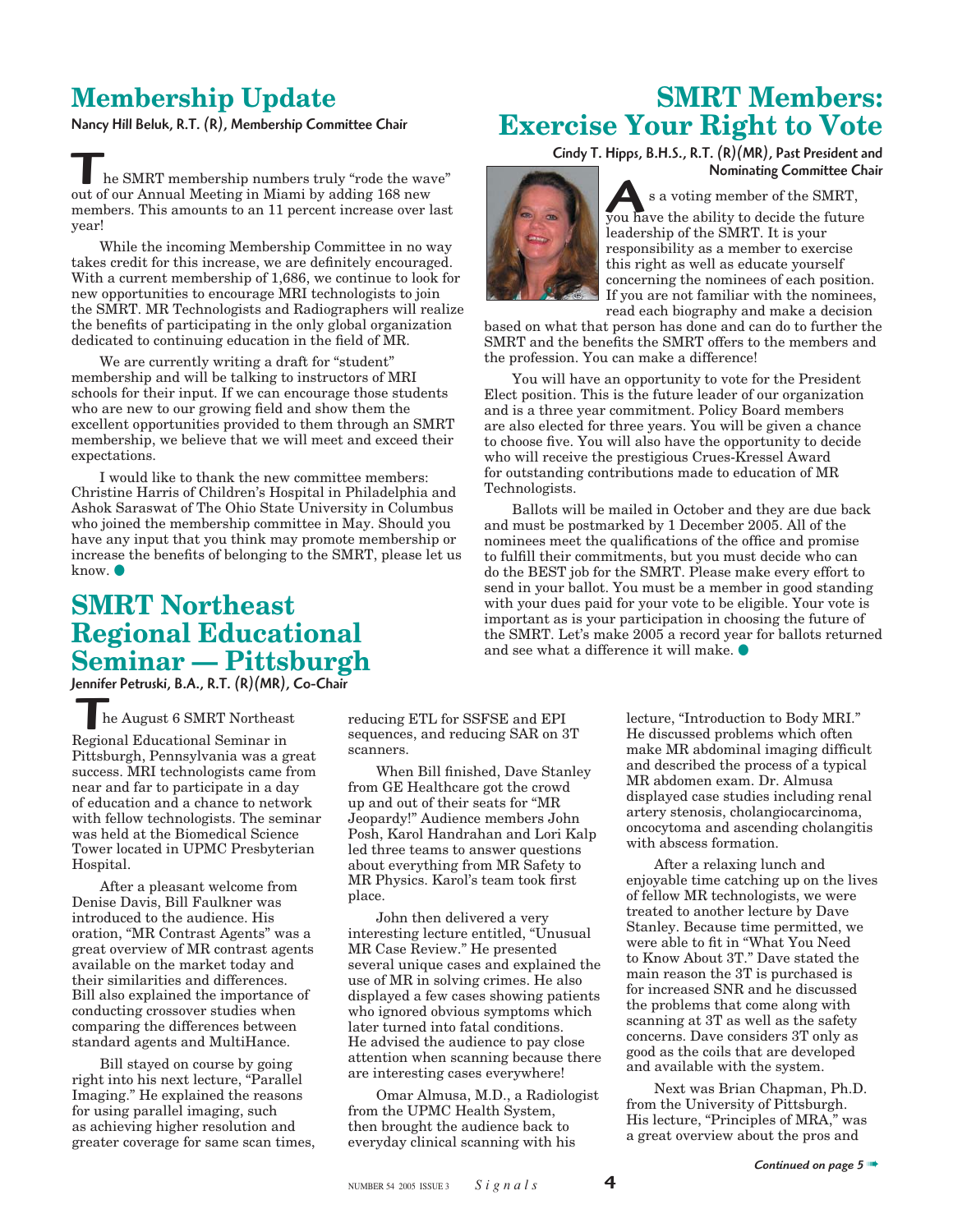#### *SMRT Northeast Regional continued*

cons of MRA, general principles of acquisition, MRA techniques, and the factors to improve efficiency.

To round off the day, Robert Carlson from Siemens presented his lecture, "TIM Technology." He explained how TIM allows you to build your own supercoil by using a flexible coil combination to provide workflow and productivity advantages.

We would like to thank all of the speakers for donating their time on this special day. Also, we are very fortunate to receive sponsorship from various vendors and would like to give a special thanks to Bracco, GE Healthcare, Institute for Magnetic Resonance Safety, Education and Research, Magnetic Resonance Safety Testing Services, Medrad, Philips Medical Systems, Siemens and Toshiba America Medical Systems. With their continued participation, seminars are kept affordable for the attendees. We received positive comments about the seminar and hope to see everyone again next year!

*Top: Attendees watch with interest during the discussion.*

*Bottom (l to r): SMRT member John Posh shares a moment with speaker and SMRT Past-President Bill Faulkner and Dave Stanley from GE Healthcare.*





# **SMRT Northeast Educational Seminar — Syracuse** Mark Spooner, B.P.S., R.T. (R)(MR)(CT), Chair



he SMRT Regional Seminar took place

The SMRT Regional Seminar took place<br>Saturday 9 July at Weiskotten Hall on the campus of SUNY Upstate Medical University in Syracuse, New York. More than 50 people attended, from New York, Pennsylvania, Connecticut and Massachusetts.

The morning session began with two informative talks by Luann Culbreth from

Baylor Medical Center in Plano, Texas. Luann described the various contrast agents that are under development, and gave a historical perspective of contrast use with MRI. Her next talk was titled "Breast MRI: Clinical Considerations." The history of breast imaging was described. Indications for breast MRI were listed, and the sensitivity and specificity was compared with other modalities.

Paul Dugrenier was the next presenter and his lecture titled "Breast MRI: Technical Considerations" complemented Luann's breast talk. Paul described the techniques he uses at St. Peter's Hospital in Albany, New York. He discussed the technical details of a dynamic contrast enhanced breast MR exam including MR guided biopsy and wire localization techniques. The importance of using a CAD

system to interpret the more than 1500 images generated was emphasized. Everyone enjoyed Paul's video clip at the end of his presentation. Jim Stuppino from Valley Advanced MRI & Gamma Knife in Bethlehem, Pennsylvania was the last to speak before lunch. Jim described the use of MRI with Gamma knife surgery at his facility. He described the development of Radiosurgery, and the techniques used to prepare a patient for his or her treatment. Several case examples were described, with pre- and post-treatment MRI images for comparison.

Lunch was served on the 9th floor of Weiskotten Hall, with a beautiful view of downtown Syracuse.

After lunch, Cindy Comeau from Advanced Cardiovascular Imaging in New York City gave a lecture on "Cardiac MRI: Basic Principles and Applications." She described the basic cardiac structure and function, followed by cardiac pulse sequences and scan planes utilized. She gave several case examples from her facility.

Dr. Michael Rothman from Zoom Imaging in Bethlehem, Pennsylvania finished the day with two talks. His first talk was titled "Blood, Pus, and Tumor: Emergency Spinal MRI." He kept everyone entertained during the technical difficulties throughout his talk. He demonstrated the sensitivity of MRI for various spinal disorders, even with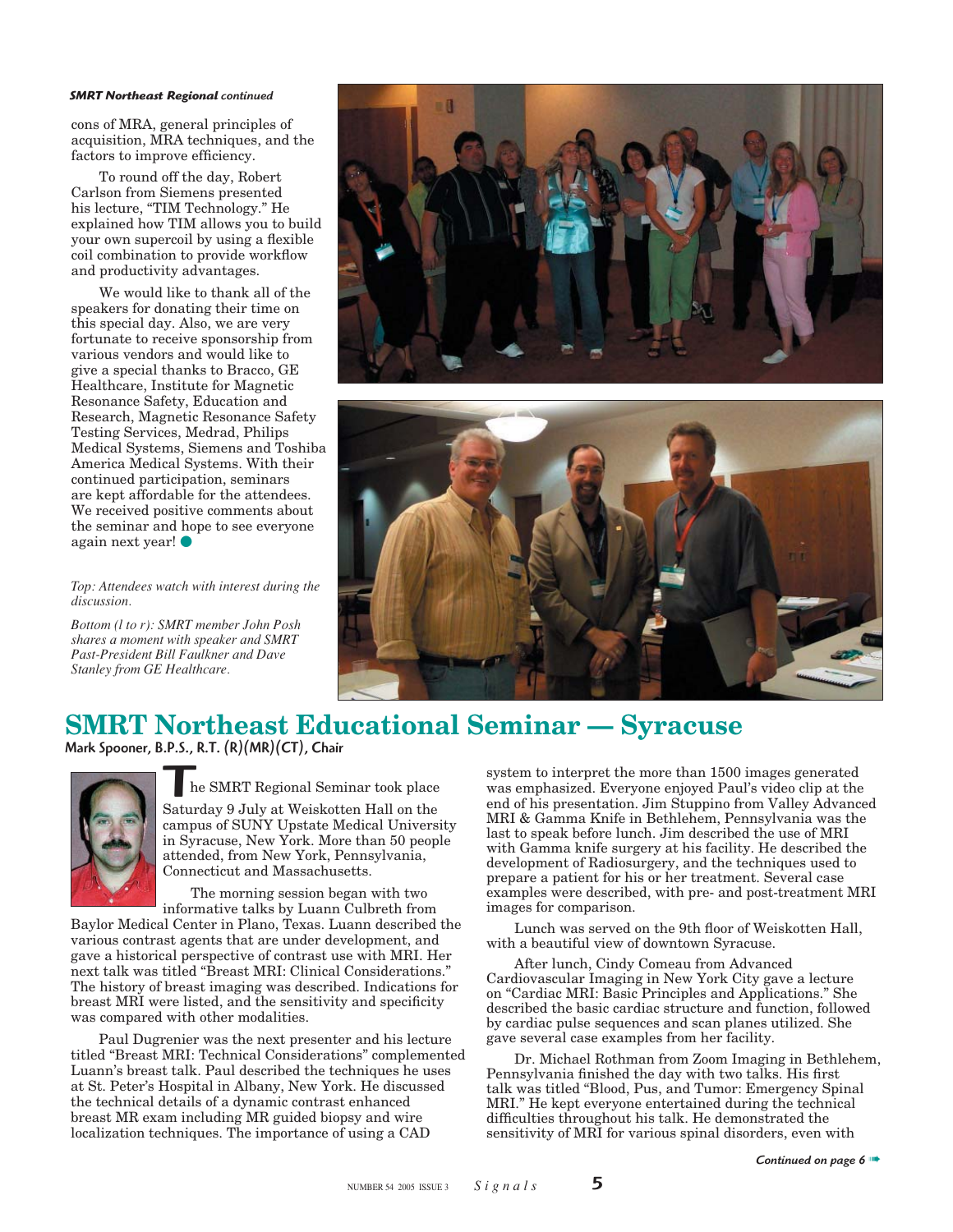

*SMRT Northeast Educational Seminar continued* 

older MR images from the 1980's. Dr. Rothman's second talk was titled "MRI of Brain Attack." He compared MRI and MRA images as well as CT images and gave several case examples.

We were honored to have in attendance SMRT Past President (Luann Culbreth), SMRT President Elect (Cindy Comeau) and the Program Chair of the 2004 Annual Meeting — Kyoto (Jim Stuppino). Cindy Comeau spoke about the benefits of SMRT membership.

I would like to thank the sponsors that made the meeting possible. SUNY Upstate Medical University provided the lecture hall, and Cooperative Magnetic Imaging in Utica, New York sponsored the luncheon. Siemens Medical, Bracco, and Berlex sponsored speakers, and Suros Surgical Systems had a tabletop display. I would also like to thank Dave Clemente from SUNY Upstate Medical MRI School for his help with the AV equipment.  $\bullet$ 

#### *Left: Paul Dugrenier presents topical information.*

*Below: Craig Pole (left) and Bruce Paquette (right) share experiences during the lunch break.*

*Far Below: SMRT Past-President, Luann Culbreth, lecturing at the seminar.*





# **Eastern Canada SMRT Regional Seminar — Toronto**

Caron Murray, M.R.T.(R), A.C.(R) (MR) Local Chairperson Garry Detzler, M.R.T.(R), A.C.(R) and Joanne Muldoon, M.R.T.(R), A.C.(R) Co-Chairs



he MR Research Technologists of Imaging Research, Sunnybrook and Women's College Health Sciences Centre were pleased to host their first SMRT Eastern Canada Regional Seminar on Saturday, 24 September 2005. The meeting was a huge success due to the generous support of General Electric Healthcare, Siemens Canada, Berlex Canada, Bracco Diagnostics **T** 

Canada, Medrad Canada and Sunnybrook and Women's Health Sciences Centre. The local chairperson for the seminar was Caron Murray and co-chairs Garry Detzler and Joanne Muldoon assisted in the event.

The morning began with a continental breakfast and registration. After the opening remarks and welcome by Caron, the didactic session started with a talk on physics by Dr. Donald Plewes. Dr. Plewes is the Interim Director of Imaging Research at Sunnybrook and Women's College H.S.C. and a Professor of Medical Physics and Medical Biophysics at the University of Toronto. He presented a very entertaining and informative lecture on MR Spin Gymnastics. Dr. Plewes' enthusiasm for the subject was contagious and his physics animations were attentiongrabbing. Who knew that MR physics could be fun?

Following Dr. Plewes was Dr. Alexander (Sandy) Dick, M.D., Interventional Cardiologist and Associate Scientist at Imaging Research at Sunnybrook and Women's College

*Continued on page 7* ➠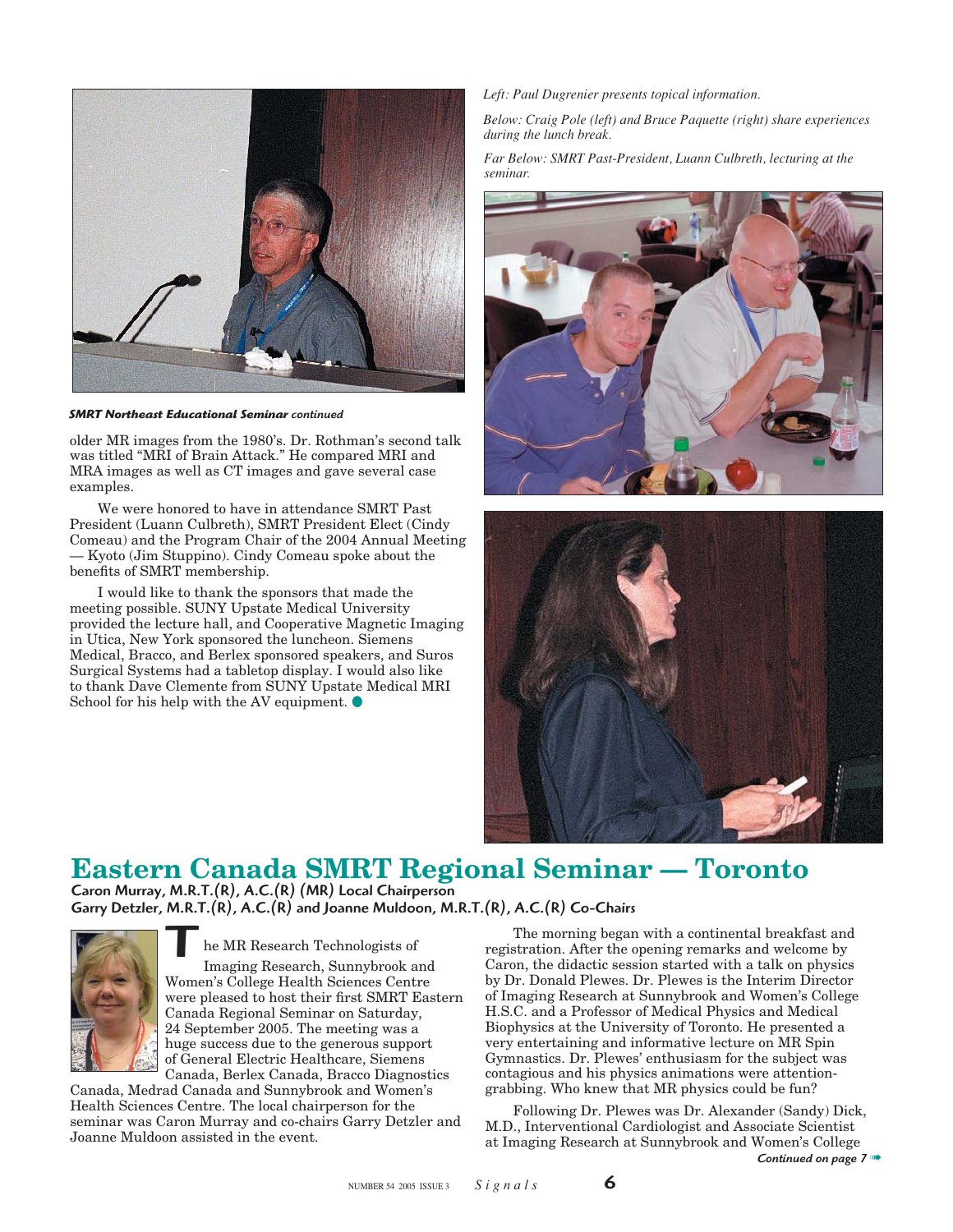H.S.C. Dr. Dick presented a very instructive lecture on Cardiac MR and Interventions. Dr. Dick talked about his research on stem-cell therapies for Cardiac Infarctions and the future Cardiac Interventional Suite here at S&W, which will incorporate a 1.5T MR magnet into a Cardiac Catherization Lab.

After a brief morning break, Caron introduced Andrew Nelson, Charge MR Technologist at S&W. Andrew's topic was MR Colonography and he offered an excellent overview of the procedure. His lecture addressed the many applications for the study and included patient preparation and compliance, the use and types of contrast medias, anatomy and pathology of the bowel, as well as MRI's role in the workup following failed colonoscopy.

Dr. Alan Moody, Radiologist-in-Chief, Medical Imaging and Associate Scientist (Heart and Circulation), Imaging Research at Sunnybrook and Women's College H.S.C. discussed M.R. Direct Thrombus Imaging. This imaging procedure provides a closer, more in-depth look into occluded arteries, providing information never seen before and has the potential of changing the standard of imaging everywhere. This new MRI technique aims at early diagnosis and intervention to prevent strokes and heart attacks by detecting vulnerable plaques in arteries of patients who are asymptomatic. Dr. Moody has been instrumental in developing and incorporating this imaging technique into his clinical practice in a comprehensive effort to identify and stabilize vulnerable plaques in one integrated procedure.

Everyone enjoyed the opportunity

**Eastern Canada Regional** continued a state to gather for lunch in the McLaughlin assisted biopsies. Auditorium. The time was well used to network and share MR experiences with each other. In addition, several vendors were on-hand to offer product information and support to all. Anyone that was interested was invited for a long walk down to the MR Research area and to introduce themselves to the research version of the Sentinelle MR Breast Intervention Bed. Many took the opportunity to stretch their legs and visit an active research site.

> Immediately following lunch, Dr. Michael Bronskill, Academic Director of the 1.5T Research Facility and Professor of Medical Physics and Medical Biophysics at the University of Toronto spoke on one of his interests, Research in MR-guided Interventions. Dr. Bronskill walked the audience through the how and why of MRIguided transurethral thermal therapy of the prostate gland. Aided by several cleverly animated slides, he demonstrated how the MR scanner can aid in the production of heat maps for the thermal therapy interventions.

> Keeping with the interventional theme, the next speaker was Cameron Piron, President of Sentinelle Medical. Cameron discussed Breast MRI Hybrid Imaging and Intervention Strategies. The field of Breast MRI has matured in recent years and is now commonly performed at many clinical imaging sites. Dedicated coil systems and peripheral interventional devices are being brought to the market at a rapid pace. Breast MRI presents new challenges to an MRI facility, as MRI-based intervention is required for proper patient management. Cameron reviewed the requirements for Breast MR Imaging and demonstrated the interventional options including wirelocalizations, core biopsies and vacuum-

Following the afternoon break, Dr. Simon Graham, Director of the 3T Imaging Research Facility and Senior Scientist at Imaging Research, shared his experience with Functional MR Neuroimaging Applications. Dr. Graham's laboratory uses fMRI to research clinical conditions such as stroke and dementia. He illustrated the basics of fMRI in addition to the developing of behavioral tasks for fMRI experiments. He touched on the use of virtual reality in fMRI and how it has lead to the creation of flexible MRcompatible devices to simulate the "real world" particularly for stroke recovery patient research and how these devices could then enable longitudinal fMRI studies of stroke recovery mechanisms.

The last speaker of the day was Rhonda Walcarius, M.R.T. (MR) who donned her CAMRT hat to talk about the new exam process. The CAMRT is in the process of changing the certification examinations in all modalities and is looking for technologists who may be interested in becoming item writers, item reviewers or a member of the Exam Validating Committee.

This Regional Seminar would not have been possible without the support of the local vendors. We would especially like to thank all of our sponsors for their help and contributions. We would like to thank Sunnybrook and Women's College Health Sciences Centre and Imaging Research for hosting the meeting and all our speakers and attendees who helped make our meeting a great success. Caron, Garry and Joanne enjoyed hosting the event and have decided to do so again next year. Mark your calendars for September 2006 in Toronto. We hope to see you all there.  $\bullet$ 

# **MR Artefacts I – Learning from Imperfection**

#### Greg Brown R.T.

This article represents the views of its authors only and does not reflect those of the International Society for Magnetic Resonance in Medicine and are not made with its authority or approval.



#### **Introduction**

MR Technologists control the operation of the scanner and evaluate all images created. We have the first opportunity to recognise artefacts as they occur, and the responsibility to fix them or minimise their negative impact on image quality. Whether the Technologist recognises or understands the artefacts is a product of education, diligence, and experience; using the information artefacts

contain requires some insight and imagination.

In order to deal with artefacts effectively, the MR

Technologist needs to combine issues of physics, radiology, anatomy, hardware design and construction, system maintenance, site design and scanner control into a connected whole. This amalgamation of perspectives is a defining strength of the competent MR Technologist.

#### **What Is An Artefact?**

"A feature not naturally present...introduced during preparation or investigation....a product of human endeavour or workmanship."

This dictionary definition of the word artefact is a good starting point, because it removes us from any MRI considerations and lets us work conceptually for a bit.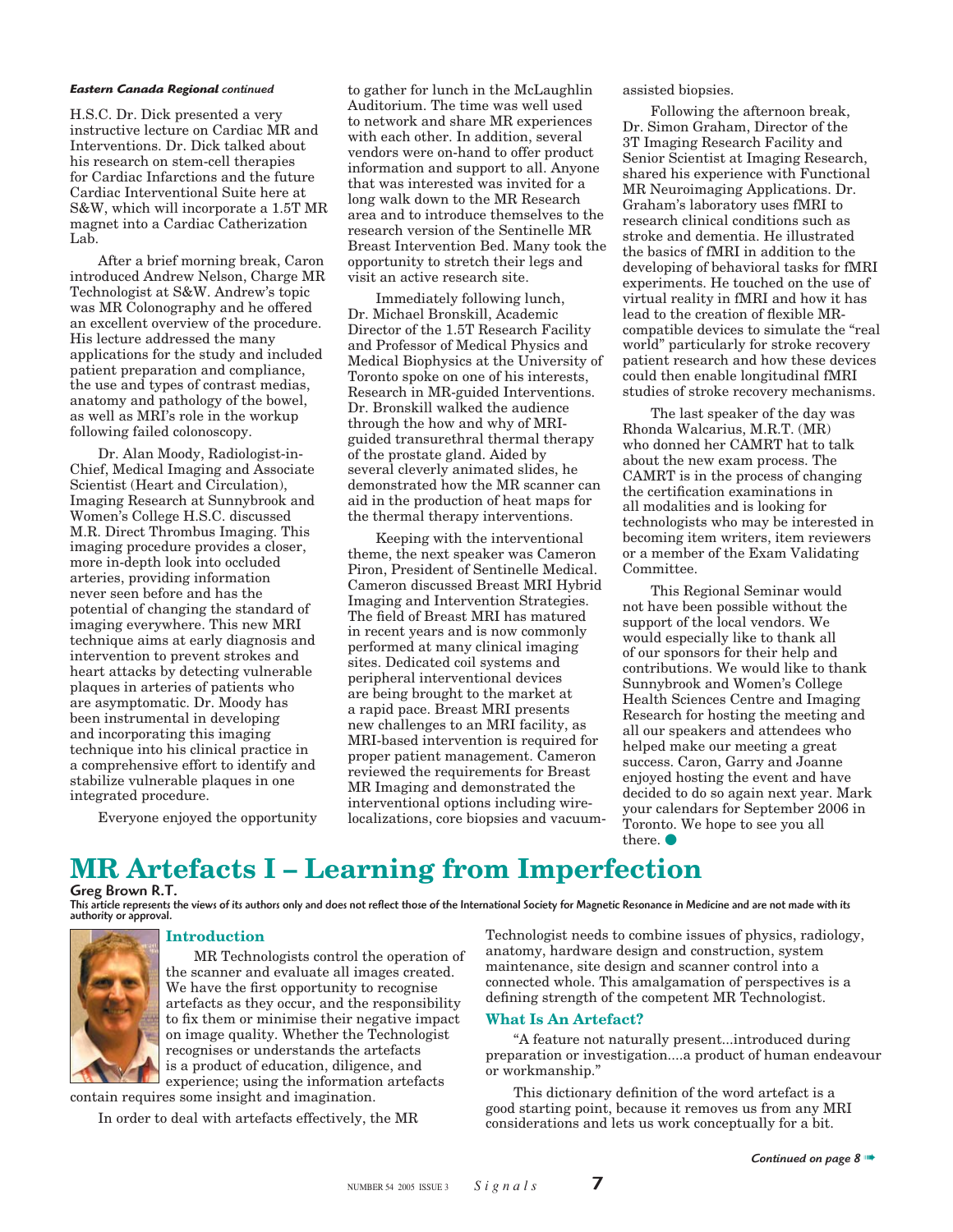#### *MR Artefacts I continued*

Digital photograph of an MRI film on a light box.



We can think of an image as something containing "natural" information showing the object, overlaid with artefactual information reflecting the machinery, methods and operator that made the image. The fine lines on a TV image, strobing and swimming patterns seen in checked fabrics worn by the presenters, or the chunky nature digital pictures from our mobile phones are artefacts we commonly see around us, as characteristic of the production technology as brush strokes on an oil painting.

So let's work backwards now as we do every day in MRI; starting with an image, and then trying to see and understand artefacts. The above image has a few obvious artefacts. White spots scattered on the black background, and a vaguely rectangular lighter ghost with an ovoid vertical pattern, ending in two faint diagonal stripes. Their source isn't immediately obvious, but if you are told that the image is a digital photograph of an MRI film on a light box, the artefacts make a bit more sense. The white spots are large specks of dust on the surface of the film. The brighter ghost is a reflection of viewing box light from the silver bodied digital camera back on the glossy surface of the film. Comparing the ghost to a picture of the digital camera used makes it even more obvious.

The more we know about the process and hardware used to create the image, the easier it is to recognise and explain the artefacts. If you also noticed a diagonal ghost reflecting the fingers holding the camera...extra marks for great observational skills.

#### **Is Noise An Artefact?**

Not really. Noise and artefacts can both degrade image quality and some artefacts will affect the whole image mimicking low SNR, but noise and artefacts are distinctly different. Noise is random signal, while artefacts contain "information" about the factors that cause them. If the "noise" has a pattern to it, then it's an artefact.

#### **Are Artefacts All Bad?**

Many Technologists have heard the joke that if it happens once it's an artefact; if it keeps showing up, it's a characteristic appearance. While this sounds like a cop out, it's probably true. Time of Flight MRA relies on flow related enhancement. Phase contrast angiography and flow quantification provides useful information from the same conditions that create motion induced ghosts in the phase direction. Artefactual signal loss in gradient echo sequences due to intra voxel magnetic field strength variations have been used to map brain activity in the BOLD fMRI method, detect blood products, and in MR Suspectography to create venous maps. Many of our methods are developed directly from conditions that were initially seen as artefacts, by teams who worked to understand, control and exploit the conditions that created them.

#### **What Can I Do When I See An Artefact on My Image?**

Once we have recognized an artefact, we must decide what to do; identify it, explain it, fix it or ignore it.

It's OK to ignore it if we have already dealt with the artefact and decided there is nothing that can be done and no real problem, but starting with a head in the sand approach won't get us far. Someone will notice it and come ask for an explanation. We make the images, so we need to be able to explain their appearance.

Start with some basic questions.

- Where have I seen this before?
- Where is that textbook?
- Can I fix it?
- Can I use it to some advantage?

#### **Naming Artefacts**

Considering that English language users can't even agree how to spell artefact (artifact) it's no surprise that MR users don't always agree how to name common artefacts.

As with sequences, different authors have labeled essentially similar artefacts with many different names. When we look at the basis of artefacts this is quite understandable. Artefacts caused by a single principle can exhibit a range of different appearances. Artefacts reflect the details of the particular image creation process, the particular imaging hardware, the particular object being scanned and unique external factors, so it's no surprise that unique patterns may occur, or that different equipment and locations can produce different manifestations and different names for the same problem. With education and experience we collect these variations into recognisable groups, but it's not unusual to get things wrong from time to time.

#### **Learning Strategies**

Textbooks, artefact galleries, and other conventional training aids are obvious starting points, but artefact explanations should come after a solid grounding in imaging and hardware principles. The next step is critical observation of images and naming of common artefacts (the eyes see what the mind knows). Solving intermittent artefacts is made easier by keeping good notes of occurrences, including scanning details, hardware details and the time of day the artefact appeared. Looking at artefacts from different scanners helps recognize the similarities rather than the differences. When artefacts occur, use them as learning opportunities. Record examples, along with the causes and solutions you find successful. Share this experience with colleagues and draw from their experiences.

Not all artefacts are obvious, so a range of window settings can be needed to see them clearly. Correct identification depends on the location of the artefact in relation to the full acquired F.O.V. so they are best appreciated in unmagnified views. Cropped or magnified images may mask the source on a subtle artefact. Looking at the K-space data will confirm spike artefacts that cause so-called corduroy, herringbone or zipper appearances in the image data. When tracking down artefacts in reconstructed images, you must look at the base images.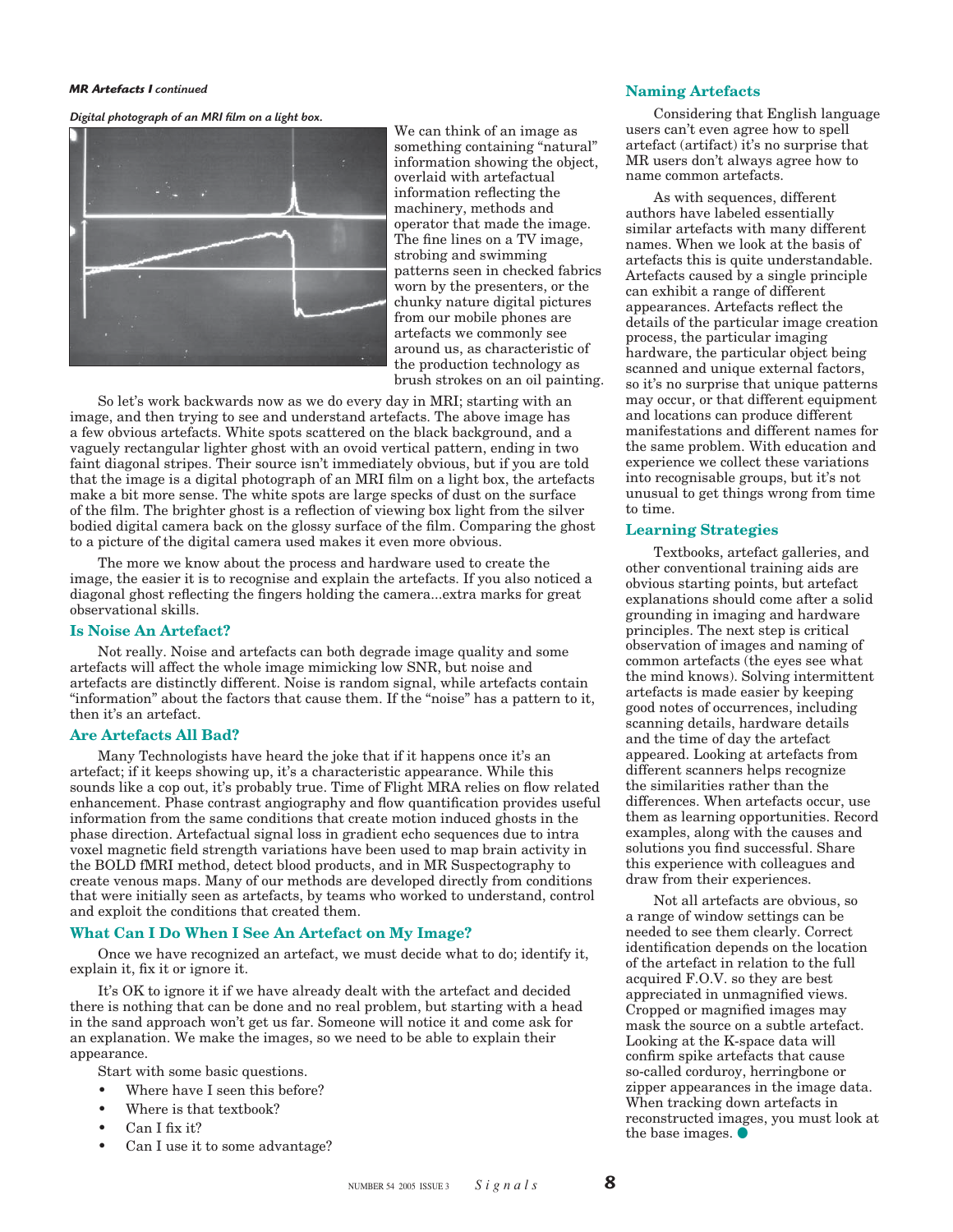# **Artifacts in Clinical Magnetic Resonance Imaging Part I: Identification and Correction, A Review**

F. De Ridder R.N., M. Dujardin M.D., S. Sourbron Ph.D., B. Op de Beeck M.D., M. Shahabpour M.D.,

R. Luypaert Ph.D., T. Stadnik M.D., J. De Mey M.D.

Department of Radiology, Vrije Universiteit Brussel, Belgium

This article represents the views of its authors only and does not reflect those of the International Society for Magnetic Resonance in Medicine and are not made with its<br>authority or approval.



 large number of artifacts occur in magnetic resonance (MR) imaging. These artifacts can potentially affect the quality of MR images and may simulate pathologic conditions or produce pitfalls in interpretation. Recognition and if possible correction of artifacts is an important aspect of clinical MR imaging. This article aims to review the various types of artifacts in A

magnetic resonance imaging and how to identify them and if possible suggest ways for their correction. We consider artifacts under several distinct categories: static magnetic field perturbations, gradient related artifacts, RF related, signal processing and patient induced artifacts. For each case, a brief explanation of its cause, along with suggestions for avoiding or reducing it is given.

#### **Introduction**

Since the introduction of magnetic resonance imaging as an imaging modality, it was soon realized that an unfortunate side effect of the complex nature of MR imaging was a whole set of artifacts. The word artifact derives from the latin terms artis ("art") and facere ("to make"). This article reviews the various "works of art" encountered in MR today, including those related to the use of fast imaging techniques. The radiologist relies on visual impression to make a diagnosis. In MR imaging what we see can sometimes be a far cry from reality, images stretch, wrinkle or variations in signal intensities or mispositioning of signals. Some of these artifacts are due to equipment malfunctions whereas others are due to improper technique. However, in most cases they are intrinsic to the MR imaging technique and cannot be completely eliminated. Artifacts are signal intensities in the images, which do not correspond to the spatial distribution of tissue in the slices (1). Since most artifacts can be reduced, it is important to recognize them so that they do not negatively influence the diagnostic interpretation of the images. Artifacts can mimic pathology to such an extent that examinations have to be redone or other diagnostic modalities have to be used to exclude pathology. This article is intended to serve as a relatively complete atlas of the major types of artifacts in MRI, in each case giving a brief explanation of its cause, along with suggestions for avoiding or reducing it. First, principles of MR image reconstruction are reviewed. Artifacts caused by defective components or malfunctions of the imaging system will not be covered. We have tried to include artifacts from different vendors. Realizing that any classification of MRI artifacts is arbitrary and incomplete, we propose the following general outline based on the predominant causative agent or affected system component: static magnetic field perturbations, gradient related artifacts, RF related and signal processing and patient induced artifacts. We consider artifacts under several distinct categories, although in reality artifacts arise from interplay of these factors. The classification of artifacts is complicated by the multifactorial basis of production: the interrelationship among hardware, software and the system dependent nature of artifact related to static magnetic field strength, gradient

strength, radio frequency and body part examined.

#### **Basic Principles of An MR Image Reconstruction**

Many artifacts arise when signal received from the mobile protons in the tissue is converted into a spatial map (i.e. an image). This conversion requires parceling information into blocks that form a square or a rectangular grid. The size of each block (commonly called a voxel and called a pixel in the final two-dimensional image) is important. If the blocks are too large, they will contain many types of tissue and will not have the desired spatial resolution. If the blocks are to small, there will not be enough signals in each to form an image. The computer of the imager is used to place signals in each block by means of a two-step process that makes each block slightly different from all other blocks. First, the computer alters the magnetic field strength in each succeeding row of blocks by applying a magnetic field gradient (readout gradient) across the tissue. This difference in magnetic field strength changes the frequency of the signal from each row in the image, hence the name frequency-encoding direction. The number of frequency bands the computer divides the signal into determines the number of rows that will form the image (most commonly 256 or 512). Thus, each row represents a different frequency, with the resonant frequency at the center and the frequency varying to plus or minus a maximum value at the edges of the image. The total frequency range from one edge of the image to the other is called the bandwidth and is set by the imager. Some manufacturers allow the user to select the bandwidth for some pulse sequences. The frequency per row is simply the bandwidth divided by the number of rows. The bandwidth, together with the readout gradient field strength, determines the length of the field of view in the frequencyencoding direction. The second step separates the signals in the other direction to superimpose columns over the rows. A phase gradient is applied across the columns to speed up or slow down the radio waves that form the signal, hence the name phase-encoding direction. Although the signals in this direction are all the same frequency, the gradient causes the sine waves to start at a different point depending on the column in the image. This difference is called the phase shift and can be measured as an angle. The individual measurement, called a view, has to be repeated multiple times with the phase gradient increased each time until a maximum is reached. This process takes up most of the imaging time. The phase shift of the signal for each gradient step varies from 0° at the center column of the image to 180° at the edges of the image and is used by the computer to assign the signal to the correct column. The number of phase-encoding steps determines the number of columns in the image. This number is selectable and is usually 192 or 256. The computer uses the combination of the exact frequency and phase of each component radio wave from the signal to assign the signal to the correct block within the grid, thus forming the image. It is possible to switch the directions of the frequency and phase-gradients as long as they remain perpendicular to each other. Switching the directions of these gradients can be used to identify artifacts and reduce the effects of the artifacts because certain artifacts propagate along either the frequency or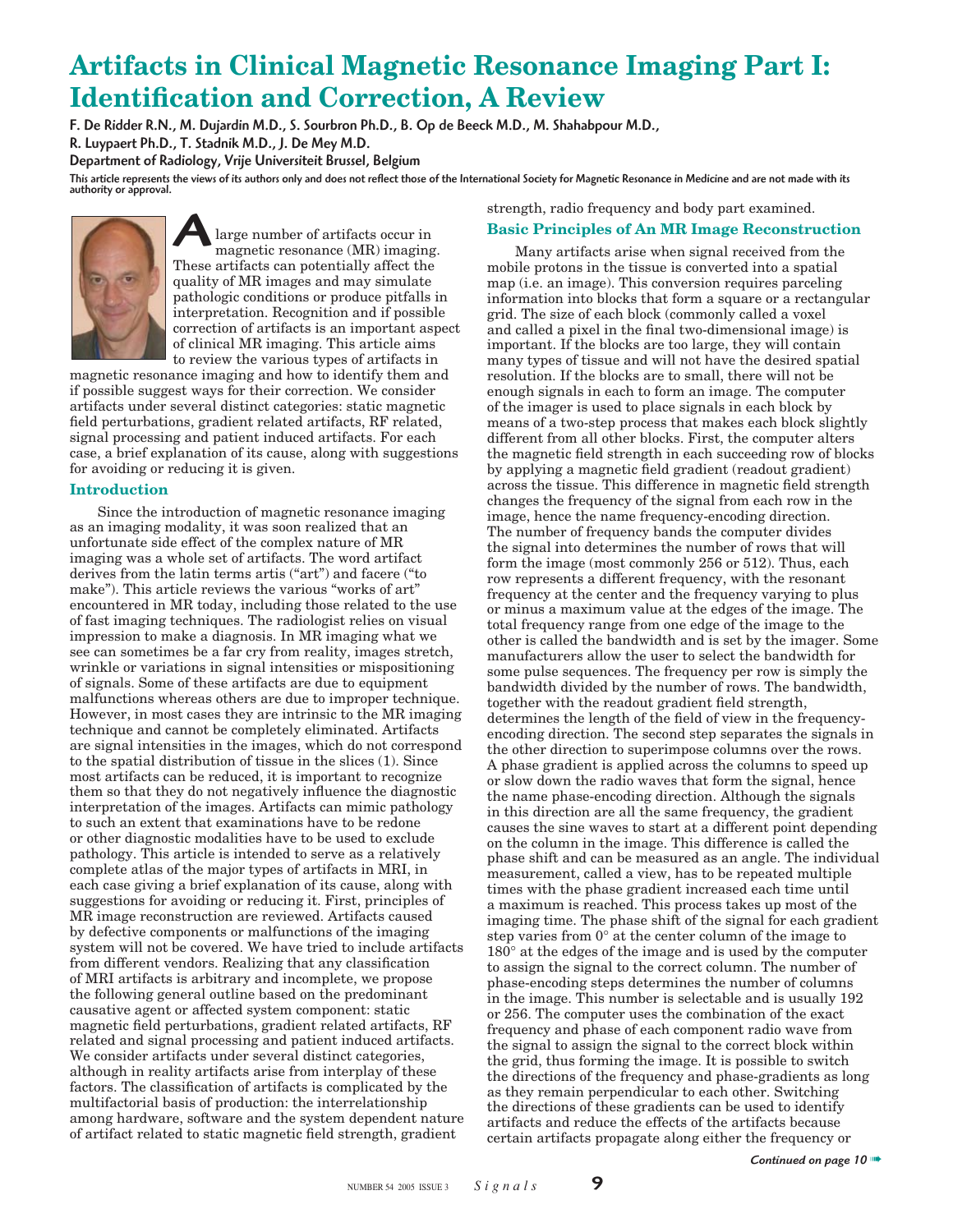phase-encoding direction. The actual direction of increasing frequency on an image is arbitrary and depends on the manufacturer of the MR unit, the plane of slices and the position of the patient.

#### **1) Magnetic Field Perturbations**

#### **Magnetic Field Instability**

A fundamental prerequisite for MRI is a homogeneous static magnetic field. Imperfections in magnetic construction or more commonly, in shimming may disrupt the magnetic field homogeneity. Areas of image distortion or focal signal loss along the readout direction are the result. Magnetic field inhomogeneity may present as propagation of signal loss or noise in the phase-encoding direction across the entire  $image(2)$ . Other causes of magnetic field inhomogeneity are temporal fluctuations in the power supply and thermal instability. Resistive magnets are susceptible to accidental power interruption and images may demonstrate severe artifacts resulting from magnetic field inhomogeneity many hours after restoration of power. State of the art super conducting magnets operate with temporal stabilities of 0.1 to 1 ppm over days to weeks (3). However, without routine active shimming, the thermal fluctuation of the system results in accumulated magnetic field inhomogeneity that can degrade image quality rapidly. Proper magnet design, production and regular shimming by service personnel maintain magnetic field inhomogeneity at a minimum. Objects both external and internal to the imaging volume of the MR system may interfere with static magnet field linearity. Sizable ferromagnetic structures in motion near the magnet, such as a truck or elevator, generate magnetic forces of their own. If static field shielding fails to compensate for these forces, these external fields may create magnetic field inhomogeneity artifacts.

#### **Local Inhomogeneity**

Any local internal distortion of the magnetic field cannot be corrected by shimming. The most common causes of local inhomogeneity are the presence of ferromagnetic foreign bodies. Most materials may be classified as ferromagnetic (strongly attracting lines of force), paramagnetic (weakly attracting lines of force) or diamagnetic (weakly repelling lines of force). These three classes of magnetic properties are all related by the relative magnetic susceptibilities. Magnetic susceptibility represents the ratio of induced magnetization to applied magnetization and is therefore a dimensionless quantity. Diamagnetic substances (water) have an induced magnetization that is a million fold less than the applied field, with opposite polarity (repelling). For example, in a 1.5T MR system, water has an induced magnetization of roughly 0.015 G (flux lines opposite the direction of the magnet). Paramagnetic compounds (elemental gadolinium) have an induced magnetization four orders of magnitude greater than that of diamagnetic compounds and are attracted to the applied field. Ferromagnetic substances (iron-containing alloys) have a magnetic susceptibility four orders of magnitude greater than that of paramagnetic compounds. Titanium, tantalum and aluminum are nonferromagnetic (4). Stainless steel alloys that have a high content of nickel are nonferromagnetic, however, cold working of these materials (as when they are bent to form surgical clips) can impart a mild degree of ferromagnetism (5). Ferromagnetic materials contain macroscopic magnetic "domains" in which the molecules align with the main magnetic field. These materials have high magnetic susceptibilities, that is, they strongly attract magnetic lines of force and distort

magnetic field homogeneity in their vicinity. Because magnetic susceptibility is proportional to magnetic field strength, ferromagnetic artifacts worsen at high fields (6). A ferromagnetic artifact has a specific appearance, consisting of signal abnormality and geometric distortion of decreased signal intensity abutted on one side by a curvilinear region of marked hyperintensity (7-8). Spatial localization for two-dimensional Fourier transform image formation depends on the presence of a highly linear magnetic field gradient. Ferromagnetic objects distort the magnetic field in their vicinity. On one side, the field generated by the ferromagnetic object augments the applied magnetic field gradient, stretching the image as well as causing signal loss. On the other side, the increased field from the ferromagnetic object opposes the applied gradient, the MR signals from the tissue protons, over the region where the gradient is attenuated, collapse to a high intensity line. In addition to generating artifacts, larger ferromagnetic objects (such as dental plates) can worsen RF coil performance because they alter the magnetic field particularly on systems with high-quality coils. Small ferromagnetic objects in the volume imaged cause characteristic focal MR aberrations. Artifact generating ferromagnetic objects include some types of surgical clips, interventional radiological coils, steel implants such as ventriculoperitoneal shunts, dental steel in orthodontic braces and dentures, hair and safety pins, mascara and zippers. These artifacts classically consist of a central signal void and asymmetric margins of higher signal intensity in bizarre, nonanatomic configurations. Ventriculoperitoneal shunts and various clips, such as internal mammary coronary artery bypass clips and carotid endarterectomy metal clips, can all produce artifactual stenosis or occlusion of vessels on maximal intensity projections in MR angio studies. Nonferromagnetic metallic implants, such as some small surgical clips, may be invisible but can generate artifacts in the form of localized signal voids. Nonetheless, because of the different acquisition and reconstruction method employed, MR images are usually more interpretable in the presence of metal than are the radically streaked CT images (9). The severity of the artifact depends on the shape of the object and or the type of sequence that was used. Because this determines whether closed conducting pathways exist; for instance, a U-shaped clip may generate less artifact than a closed loop (Fig.: 1). The orientation of the long axis of a surgical nail relative to the readout gradient axis also influences the degree of artifact present. Rarely, nonferremagnetic metallic objects may cause focal signal loss, with the mechanism involving RF field-induced eddy currents within the diamagnetic objects (10).



*Fig. 1: Coronal T2 weighted Truefi sp (TR 4,8, TE 2,3, FL 70°) image of the abdomen. Linear artifact caused by ferromagnetic (arrow) foreign bodies demonstrates a linear artifact caused by a metal paper clip lodged in the scanner bore.*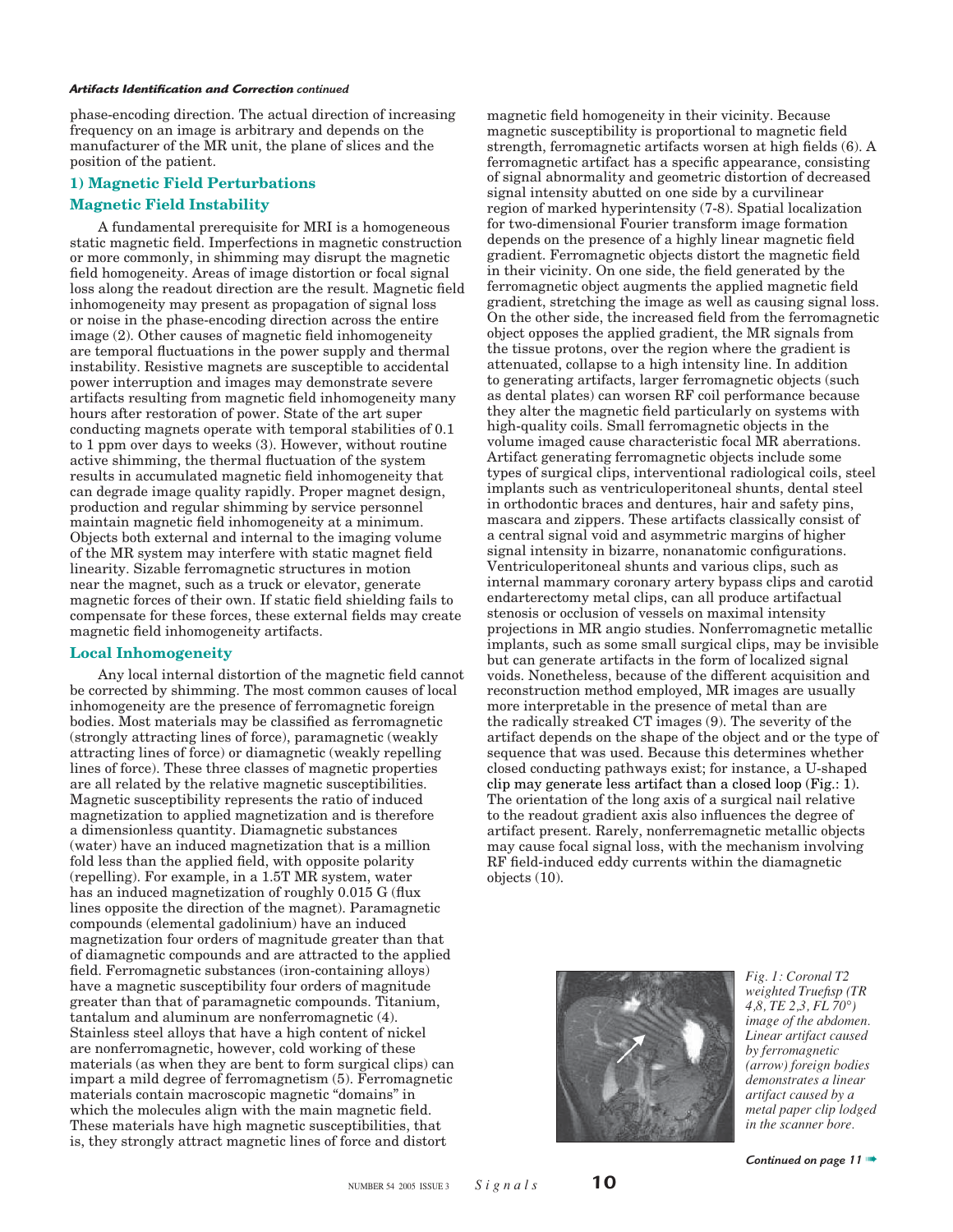#### **Heterogeneous Fat Suppression**

There are two different methods that can be used for fat suppression, 1) using a general inversion delay time (TI) to suppresses the fat signal (for 1.5T a 160 ms TI is used). The advantages of this method are a larger field of view and less sensitivity to main magnetic field distortions. The disadvantage of using inversion delay time is that the fat suppression may not always be complete since the T1 values of fat differ between patients and anatomies (Fig.: 2). 2) Fat suppression with the frequency selective suppression is a technique that involves exciting lipid protons by a radio pulse that matches their resonant frequency. If all lipid protons in the region of interest are precessing at the same frequency, they can be excited by a single radio pulse, however if the main magnetic field is heterogeneous or if the radio pulse is not transmitted uniformly throughout this region, excitation of lipid protons will not be uniform. Heterogeneous fat suppression is one of the most common artifacts, because the chemical shift between water and lipid protons is only about 3,5 ppm (parts per million).

Slight variation of the main magnetic field causes lipid protons to precess at a different frequency from that of the narrowly focused chemical shift saturation pulse. The homogeneity of even a perfect main magnetic field is disturbed once a patient lies within it. The most common cause of patient-induced magnetic field heterogeneity is air-tissue interfaces, whether within the patient or at the skin surface. Air and water have different magnetic susceptibilities and this results in different local magnetic local magnetic fields. Bone and water also have different

*Fig. 2: Axial T2 weighted haste (Half-fourier Acquisition Single-shot Turbo spin Echo) fat suppression (TR 4.4, TE 64, FL 180°) image of the abdomen. The poor fat suppression is due to the asymmetric anatomy of this body part.*

*Fig. 3: Axial T1 weighted spin echo fat suppression (TR 500, TE 17, FL 90°) image of the knee, water is suppressed instead of fat due to the difference in resonance frequency (arrow).*

*Fig. 4: Sagittal T1 weighted spin echo (TR 600, TE 15, FL 90°) image of the knee shows a susceptibility artifact caused by screws anchoring (arrows) the reconstructed anterior cruciate ligament.*







susceptibilities, but the disturbance of magnetic field homogeneity for these tissues is less pronounced. With severe magnetic field heterogeneity, as in the presence of metal objects, most fat-suppression techniques should be avoided. As recorded above, it may happen that fat is not successfully suppressed. Basically two things may go wrong. First when the magnetic field is locally distorted and resonance frequency differences exist, water could partially be suppressed instead of fat and second when the RF fields locally distorted (Fig.: 3), the flip angle used for the fat suppression could slightly vary over the FOV resulting in unsuccessful fat suppression. Hints to improve successful fat suppression: remove all metal from the patient (dentures and dental devices), any metal in the bore will disturb the homogeneity of the magnetic field. Eye make-up should be removed before the examination because it often contains metallic particles. Use small field of view, the area of interest has to be close to the iso-center (less than 80 mm in any direction), the best shimming and therefore more homogeneous fat suppression exist at the iso-center. Avoid placing two objects (knee, ankles) in one field of view (if both objects have a slightly different resonance frequencies, the autoshim may not be successful). Avoid sandbags inside or near the field of view (sandbags may enlarge susceptibility effects). High signal intensities may disturb the autoshim. This is especially seen in the pelvis region when the patient has a full bladder. In this case only a small area is optimized and the edges of the field of view may show no fat suppression at all. Volume shimming improves field homogeneity.

#### **Susceptibility Artifacts**

Magnetic susceptibility artifacts describe a property of matter: that of becoming magnetized when exposed to a magnetic field. The acquired magnetic moment is proportional to the strength of the applied magnetic field according to a constant susceptibility. The acquired magnetization may be concordant (parallel) or discordant (antiparallel) with the external magnetic field. In the first case, the substance has a positive magnetic susceptibility and augments the resulting magnetic field. Substances with discordant magnetization have a negative magnetic susceptibility and weaken the resulting magnetic field. Substances with a positive magnetic susceptibility are called paramagnetic; those with negative magnetic susceptibility are called diamagnetic and those with a strongly positive magnetic susceptibility are called super paramagnetic or ferromagnetic  $(11)$ . Air has no significant magnetic susceptibility. Magnetic susceptibility artifacts do not usually cause serious problems in MR image interpretation. The distortion of the magnetic field produces large areas of signal void due to spatial misregistration. At the boundary between two tissues with different magnetic susceptibilities  $(differential)$  (different local magnetic field) (12), there is local distortion of the magnetic field. Spin dephasing across the slice as well as within the slice results in miscentering of the echo, when severe, this produces signal loss. Geometric distortion is also produced. The geometric distortion can be change the shape of the object, as well as by slight mispositioning of the slice. The variation in susceptibility can occur between voxels, resulting in loss of signal at the boundary between tissues or if susceptibilities vary within the voxel, loss of signal from that voxel. Hemosiderin deposits within intracerebral cavernous hemangiomas behave like a point magnetic dipole, causing intravoxel signal interference patterns that appear as a ring of enhanced signal intensity within the expected signal void around many of the individual lesions on transverse gradient-echo sequences. Knowledge of this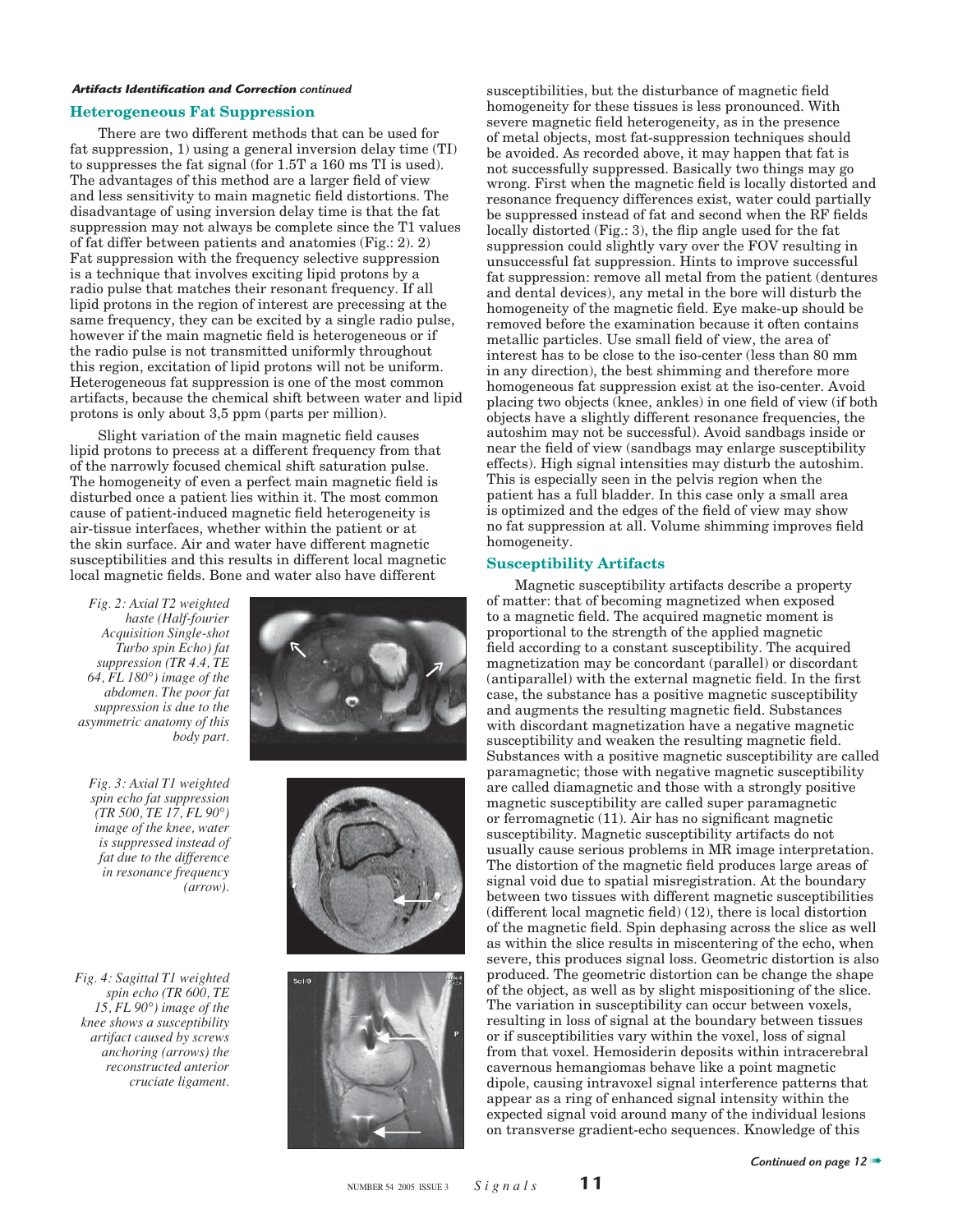*Fig. 5: Coronal T2 weighted gradient echo (TR 800, TE 26, FL 90°) image of the brain demonstrates a artifactual low signal intensity under the temporal lobes, representing a susceptibility artifact (arrow).*

*Fig. 6: Coronal T1 weighted spin echo (TR 600, TE 12, FL 90°) image of the sella tursica shows a focal high signal intensity "spot" at the junction of sphenoid septum with the floor of the sella (arrow) from magnetic susceptibility effect (21)*





artifact should allow radiologists to avoid misinterpreting a single lesion as multiple contiguous lesions. Although a ferromagnetic artifact is the extreme example (Fig.: 4), susceptibility artifacts are commonly seen at the boundary between materials with different magnetic susceptibilities, such as air, bone, brain, nonferrous metal implants and hemorrhage. Although susceptibility artifacts are less extreme than ferromagnetic artifacts, signal loss and geometric distortion are present and may mimic partial volume averaging or calcification. Susceptibility artifacts are most prominent with high-field systems, on images acquired with gradient echo (Fig.: 5) (absence of the 180° refocusing pulse), and on images obtained with a long echo time because there is more time for protons to dephase (13). The susceptibility artifact can be seen above the petrous bones and around the paranasal sinuses (Fig.: 6), as well as around bowel loops on gradient-echo abdominal images. Gradient-echo images obtained at a location remote from the magnetic iso-center also suffer from susceptibility artifacts. On gradient-echo images, bone marrow has lower signal intensity than expected for the TE. This is due to spin dephasing produced by the presence of substances with different susceptibilities (calcium, water and fat) within the same voxel (14). The characteristic appearance of a susceptibility artifact is geometric distortion of a structure shape: that is, round objects are depicted as spear or flower shaped (susceptibility flowering)  $(15)$ , with alterations in pixel signal intensity caused by the overlapping displaced images. Susceptibility artifacts are larger in GE and EPI sequences which are not compensated for field inhomogeneities. Ferromagnetic metals may cause severe signal loss and image distortion, even if they are not visible on radiographs and CT scans. A common situation is at a site of previous surgery where fine ferromagnetic particles from a drilling bit or flaking off metal from surgical instruments (Fig.: 7) (16). As both bone and metal are of low signal intensity, these metal-induced artifacts may be mistaken for hypertrophic bone formation or spinal stenosis. Distortion of magnetic field due to magnetic susceptibility also reduces the efficacy of fat suppression. Susceptibility artifacts can be reduced by a variety of means. The simplest





*Fig. 7: Axial T2 weighted haste (Half-fourier Acquisition Single-shot Turbo spin Echo) fat suppression (TR 4.4, TE 64, FL 180°) image of the liver. The signal dropout (arrow) is due to the presence of fine ferromagnetic particles.*

*Fig. 8: Coronal T1 weighted 3D gradient echo (TR 12.0, TE 5.0, FL 25°) image of the breast. The zebra stripes are evident in regions of aliasing (arrows). This interface pattern arises from spatially differing phases that have been acquired by the overlapping (aliased) images as a result of spatial nonuniformities in the magnetic field.* 

way is to identify and remove the source of artifact, particularly if it is a piece of clothing containing metal. Where the artifact source is irremovable, the artifact may be minimized by optimal positioning of patients with metallic implants, switching the orientation of the frequency- and phase-encoding gradients, using the smallest voxel size and choosing fast spin-echo sequences. Short TE values allow less time for spin dephasing than long TE values, so susceptibility artifacts are reduced. As the severity of the susceptibility artifact worsens, more phase-encoding steps are needed to correct for the local field inhomogeneity (17). Susceptibility artifacts can by reduced when the metallic screw orientation is placed as closely parallel to the main magnetic field as possible  $(18)$ . The metal artifact reduction sequence, based on view angle tilting and increased gradient strength, reduces the size and intensity of susceptibility artifacts from magnetic field distortion. Sometimes, special devices may be used during imaging to reduce artifacts: for example, the placement of an attapulgite-suspensionfilled pillow to create locally a more homogeneous magnetic field (19). Susceptibility artifacts can also be minimized by the use of thin slices, which reduces dephasing across the slices. For gradient echo images, three-dimensional volume methods are particularly effective for reducing dephasing across the slices (20). If enough phase-encoding steps are acquired along the selection axis, then for some values of the gradient selection the effects of local magnetic field inhomogeneities are compensated. Metal artifacts are larger on conventional spin-echo than fast spin-echo images because the time between the refocusing pulse and the echo is longer: the longer time allows more dephasing and therefore more signal loss (22,23), for the same reason, metal artifacts are larger on images obtained with later echo times.

#### **Zebra Stripe Artifact (Moiré Fringes)**

Moiré fringes are evident in regions of aliasing in a gradient echo. This interference pattern arises from spatially differing phase that have been acquired by the overlapping (aliased) images as a result of spatial nonuniformities in the magnetic field (Fig.:  $8$ ). These non-uniformities are usually due to improper shimming or environmental factors and can lead to image distortion. Wrap around artifact can produce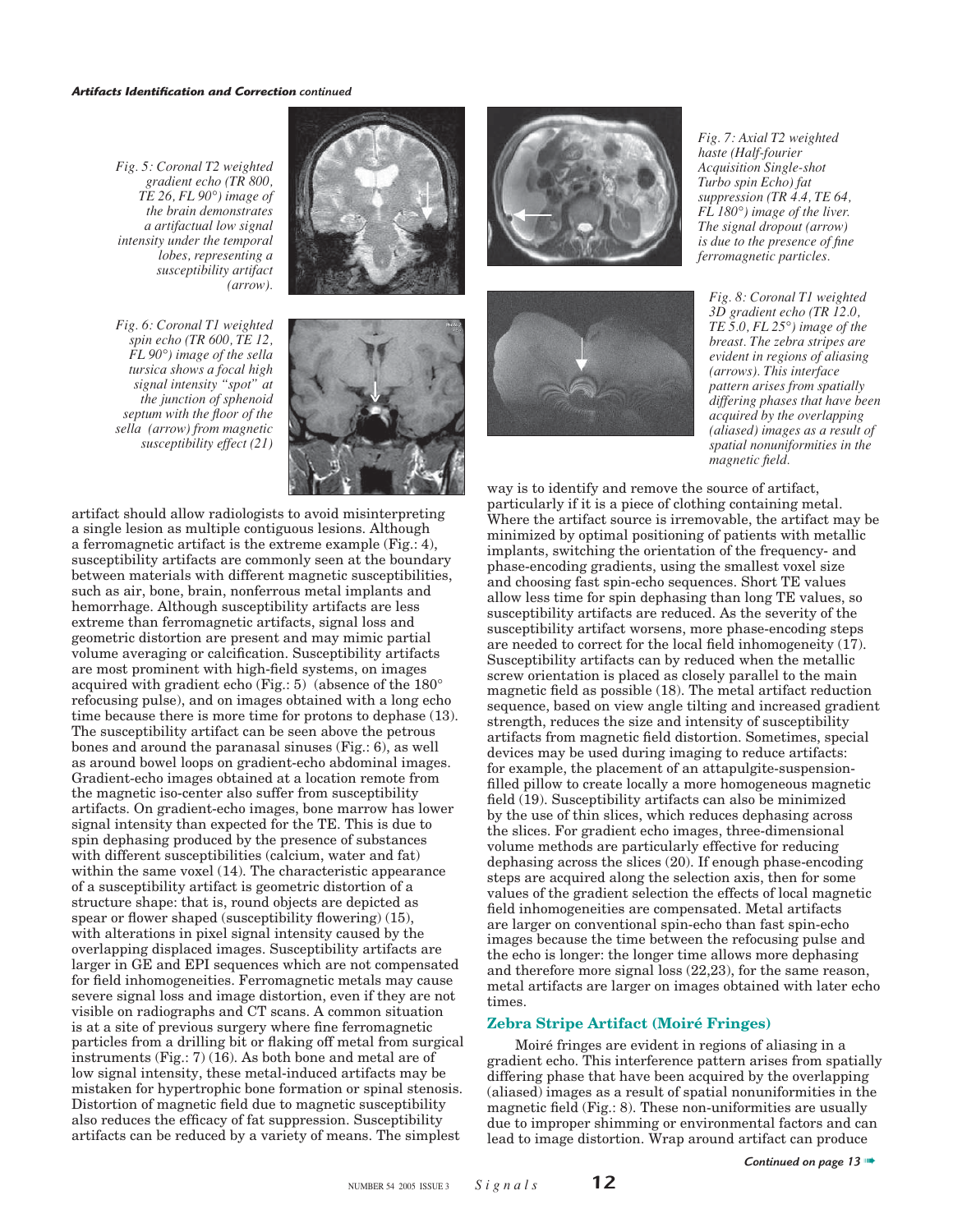a distinctive zebra-stripe "moiré fringe" artifact on gradient echo images of large body parts. They can be reduced in spin echo and fast spin echo imaging by using 180° refocusing pulses and appropriate shimming coils (auto shimming).

#### **2) Gradient-Related Artifacts**

#### **Eddy Currents**

Eddy currents are small electric currents that are generated when the gradients are rapidly switching on and off (i.e. the resulting sudden rises and falls in the magnetic field produce electric currents). These currents will result in a distortion in the gradient profile and cause artifacts in the images. Affected images show areas of reduced signal intensity that is most conspicuous at the periphery, where gradient profiles are often less adequate. Ghost artifacts in the phase direction, indistinguishable from motion, can also occur. Eddy currents can be induced in shim coils, gradient coils, magnet windings, cryosat shields or RF resonant structures. They can result in more rapid dephasing of the transverse magnetization, resulting in reduced spin-echo or gradient-echo amplitude (shortening the observed T2 decay). Eddy current problems are much more noticeable in images obtained far from the iso-center in the axial direction, because of generally longer time constants of the axial direction gradient than the sagittal or coronal direction gradients (24). Longer TE values also bring out these effects on reducing the observed T2 decay. Residual magnetic gradients can also shift the temporal position of the spin echo from the standard TE. This phase shift can become manifest in image artifact ghosts identical to motion-induced phase shift artifacts. With short TE values in spin-echo sequences, eddy currents from the dephasing lobe of the readout gradient can interfere with the 180° slice-selection gradient, resulting in an oblique plane of 180° nutation. This results in a major loss of signal from the outer edges of the image along the readout axis, similar to the intentional in-plane saturation obtained with presaturation techniques. Most manufacturers use eddy current compensation circuits in the gradient power supply. This approach does not work for all pulse sequences and all spatial locations within the magnet, because the spatial and temporal characteristics of the eddy currents vary from sequences to sequences. Other approaches include meticulous physical adjustment of the gradient coils during initial installation. The ultimate approach is to eliminate the production of the eddy currents

*Fig. 9: Axial T2 weighted TrueFisp (TR 4.8, TE 2.3, FL 70°) image of the pelvis demonstrates a ghost-like appearance by an incorrect setting of the receiver gain.*

*Fig. 10: Gradient Echo 2D of the cervical spine, the hyperintense signal in the center of the image represent a central point artifact (arrow).*





with the use of mirror gradient coils. (25). These coils have been installed on commercial systems and have improved image quality especially in cine-sequences that are used for cardiac imaging and angio MRI.

#### **Data Clipping**

This data-clipping artifact occasionally may encounter an image with a peculiar ghost-like artifact quality, with loss of contrast between soft tissues and background (Fig.: 9). The artifact results from having signal intensity that is outside the digitization range (saturation) of the analog-to-digital converter. The artifact may be encountered on some sections and not others in a multi-slice acquisition. The problem is more severe on surface images, where subcutaneous fat contributes high signal intensity, in obese patients and in techniques that use large numbers of slices or thick slices. Normally, the receiver adjustment is performed using the zero-phase line (i.e. no phase-encoding gradient), because this data line produces the highest signal intensity. However, interaction between the magnetic field of a surface coil and the main field can change the line that produces the maximal signal. As a result, the maximal signal occurs a few lines away from zero rather than at the zero line. If the automatic receiver adjustment results in clipping, the receiver gain can be manually reduced, typically by a few decibels. Operator maladjustment of the receiver attenuation has diminished in frequency with the advent of automatic adjustment procedures on most commercial systems. Several sources of artifacts do not clearly fit into the categories. Asymmetric brightness, described previously as a result of nonuniform slice thickness secondary to sliceselection gradient inhomogeneity, can be due to low-pass filters that are too narrow for the signal band. This leads to inappropriate rejection of a portion of the signal emitted by the protons in the section of interest. The characteristic appearance is a uniform decrease in signal intensity on one side of an image. The problem may be corrected by widening the band pass of the frequency filter.

#### **Central Point Artifact**

The central point artifact (Fig.: 10) is a central bright or dark area of signal intensity and occurs generally in the exact center of the image (3). It results from a constant direct current offset in the level of the receiver voltage of each phase-encoding step. If the direct-current level of each phase-encoding step is variable, a line parallel to the phaseencoding axis can result. This artifact can be reduced by phase alternation of two RF excitation pulses at each phaseencoding step, resulting in cancellation of the two averaged extraneous signals.

#### **3) RF Related and Signal Processing**

#### **Central Aliasing (Wrap-Around Artifact, Back Folding)**

Spatial resolution of an image can be improved by decreasing its field of view. Often the field of view is smaller than the body part being imaged. These situations can lead to wrap-around artifacts, in which image data outside the field of view are wrapped around and represented on the opposite side of the image (Fig.: 11) (pseudolesions). Aliasing artifacts can be evident in any direction in the imaging volume. This artifact disrupts the image but does not pose particular hazard to diagnostic interpretation. The effect is known as an aliasing artifact and arises from the fact that when a signal is sampled at a number of discrete times or at fixed frequency (nyquist frequency), signals with a frequency greater than one-half the nyquist frequency will be indistinguishable from signals with a frequency much less than one-half the nyquist frequency. Thus a frequency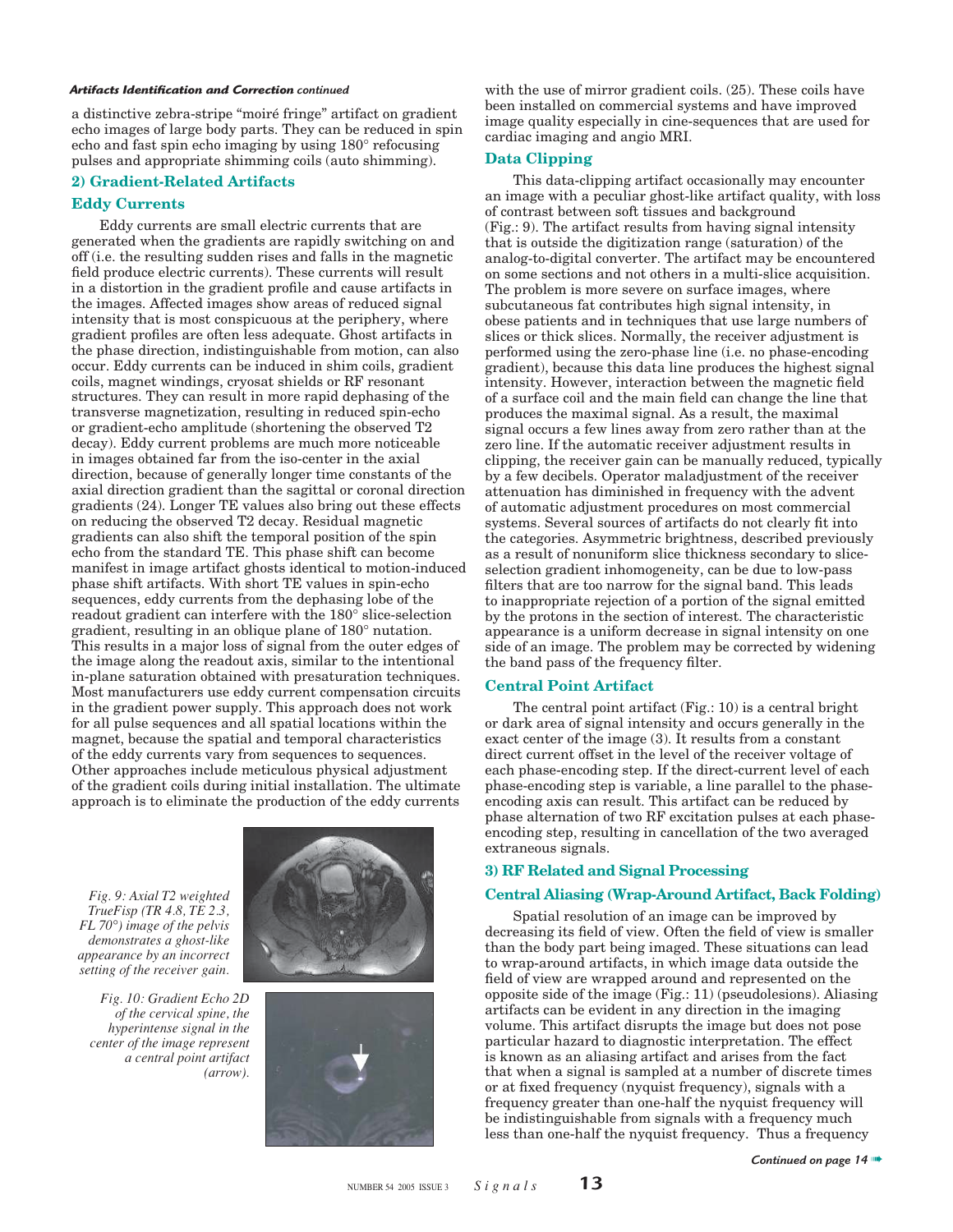beyond the edge of an image reappears within the opposite boundary of the image. For example: On television, wagon wheels from an old westerns can appear to rotate slowly backward when in actuality the wagon is moving rapidly forward, a wagon wheel appears to turn the way it does because the movie frames are acquired at less than twice the rotational frequency of the wheel, resulting in aliasing to a lower rate of rotation. Aliasing can occur in the frequencyencoding direction, in the phase-encoding direction and in the case of three-dimensional acquisitions in the slicedirection. In the frequency-encoding direction aliasing can be eliminated by filtering out signals with frequencies that exceed one-half the nyquist frequency using a reduced bandwidth filter. If this is done where the nyquist frequency is exactly matched to the field of view of the image, the reduced bandwidth results in diminished intensity at the edges of the field of view. If instead the nyquist frequency is increased in what is described as oversampling and the data are oversampled in the frequency-encoding direction, an increase results and the signal intensity drop-off beyond the boundaries of the image can be discarded to give a uniform and nonaliased final image. Such antialiasing techniques are standard on commercial imagers. Wraparound along the frequency-encoding direction can also be prevented by matching the receiver bandpass filter to the reciprocal of sampling time and by over sampling along the frequency-encoding direction (e.g. acquiring 512 rather than 256 samples). Aliasing in the phase-encoding direction presents a somewhat more difficult problem, since there is no analog to the reduced bandwidth filter that can be used in the phase-encoding direction. If two averages per acquisition are acquired to improve the signal-to-noise ratio, these acquisitions can be interleaved in the phaseencoding direction, resulting in twice the field of view. When this is done, an anatomic image extending beyond the image FOV can be cut off and discarded. This reduction of phase wrapping is accomplished with out penalty in signal-to-noise ratios. Reducing the strength of the phaseencoding gradient reduces wraparound but also reduces spatial resolution. Wraparound along the phase-encoding direction can also be reduced by over sampling along the phase-encoding direction (26,27). Over sampling doubles the phase-encoding steps and doubles the FOV along the phaseencoding direction. This technique is effective but minimal acquisition time is increased. The inner volume method can eliminate wraparound by limiting the RF excitation to a restricted volume of tissue (28). With this method, slice selection is performed sequentially along two intersecting planes to define a limited central volume. However, inner volume imaging is essentially a single slice technique, which reduces its efficiency for 2D Fourier transformation imaging. Presaturation of signals from tissues outside the region of interest is a more practical method and does not have any significant drawbacks other than a slight increase in the minimal TR per slice, typically a few milliseconds (29). Aliasing in the slice-selection direction can occur

Artifacts Identification and Correction continued **by the example of the value of the value** with three-dimensional volume imaging. In this case, a slab is selectively excited and subsequently partitioned into multiple slices. When excited beyond the boundary of the stack of slices in the three-dimensional volume, signal from tissue outside of this stack of slices will be aliased onto inner slices. Alternatively, saturation pulses can be used to suppress signal intensity from outside the volume of interest. Even so, because exactly sharp cut-off profiles cannot be achieved, it is usually necessary to discard two slices at each end of a volume acquisition (3D acquisitions) to avoid aliasing. Using short repetition times so that there is no time for the saturation pulse to recover can eliminate aliasing along the slice-selection direction.

#### **Chemical Shift Artifact**

Clinically, the chemical shift is a complicated, probably the oldest and best-characterized artifact, or more precisely, notorious for its ability to cause spatial misregistration of MR images. Recently, chemical shift has been recognized as a diagnostic aid in the diagnosis of lipid-containing lesions of the brain (lipoma, dermoid and teratoma) or the body (adrenal adenoma, focal fat within the liver and angiomyolipoma) possibly as a result of the growing experience with faster gradient-echo pulse sequences or of the increased clinical use of MR imaging. When pulse sequences are modified to be sensitive to chemical shift effects, MR imaging can be used to confirm the presence of fat within lesions, a finding that can result in a definitive diagnosis. The chemical shift artifact can improve the evaluation of peripheral tumors for possible extra visceral extension or the visualization of visceral contours (liver and kidney) (30). The inherent differences in precessional frequencies between fat and water protons have several implications in clinical imaging. Frequency and phase components of MR signal arising from a tissue are used to encode the sagittal and coronal direction spatial coordinates of two-dimensional section (31). Because the frequency displacement caused by chemical shift cannot be differentiated from intended spatial frequency encoding, misregistration of the resultant signal may occur along the frequency-encoding direction (readout axis). If the MR imager is tuned or centered to the frequency of water, fat will be shifted or spatially mismapped relative to its true spatial location. This mismapping occurs throughout the image, although it is most apparent between regions that are primarily fatty and those that are composed of water or fluid  $(30)$ . When the chemical shift misregistration is greater than or equal to the size of an individual pixel, a dark or bright band of signal intensity will occur at the lipid-water interface in the frequency-encoding direction of the image. This pixel-by-pixel misregistration along the frequency-encoding direction visibly manifests itself as a bright or dark band running perpendicular to the frequencyencoding direction. Clinically, the chemical shift artifact is most recognized at the margins of predominantly fluid-filled structures that are embedded in fatty regions, such as the bladder (Fig.: 12) and orbits (32).

*Fig. 11: Sagittal protondensity-weighted (TR 2400, TE 15, FL 180°) image of the cervical spine demonstrates a hyperintense artifact, pseudo lesion (arrow). The patient's nose was outside the field of view (phase-encoding direction) and is superimposed over the cervical cord.*





*Fig. 12: Axial T1 gradient echo (TR 145.0, TE 4.2, FL 75°) image of the pelvis demonstrates a chemical shift artifact around the bladder. The left border of the bladder has a bright signal intensity (arrow), where as the right border of the bladder has a dark band (arrow). The severe lipid-water interface between the bladder and the pelvic fat produces a strong shift of the protons at the margin of the bladder, which makes it difficult to evaluate the integrity of the bladder wall.*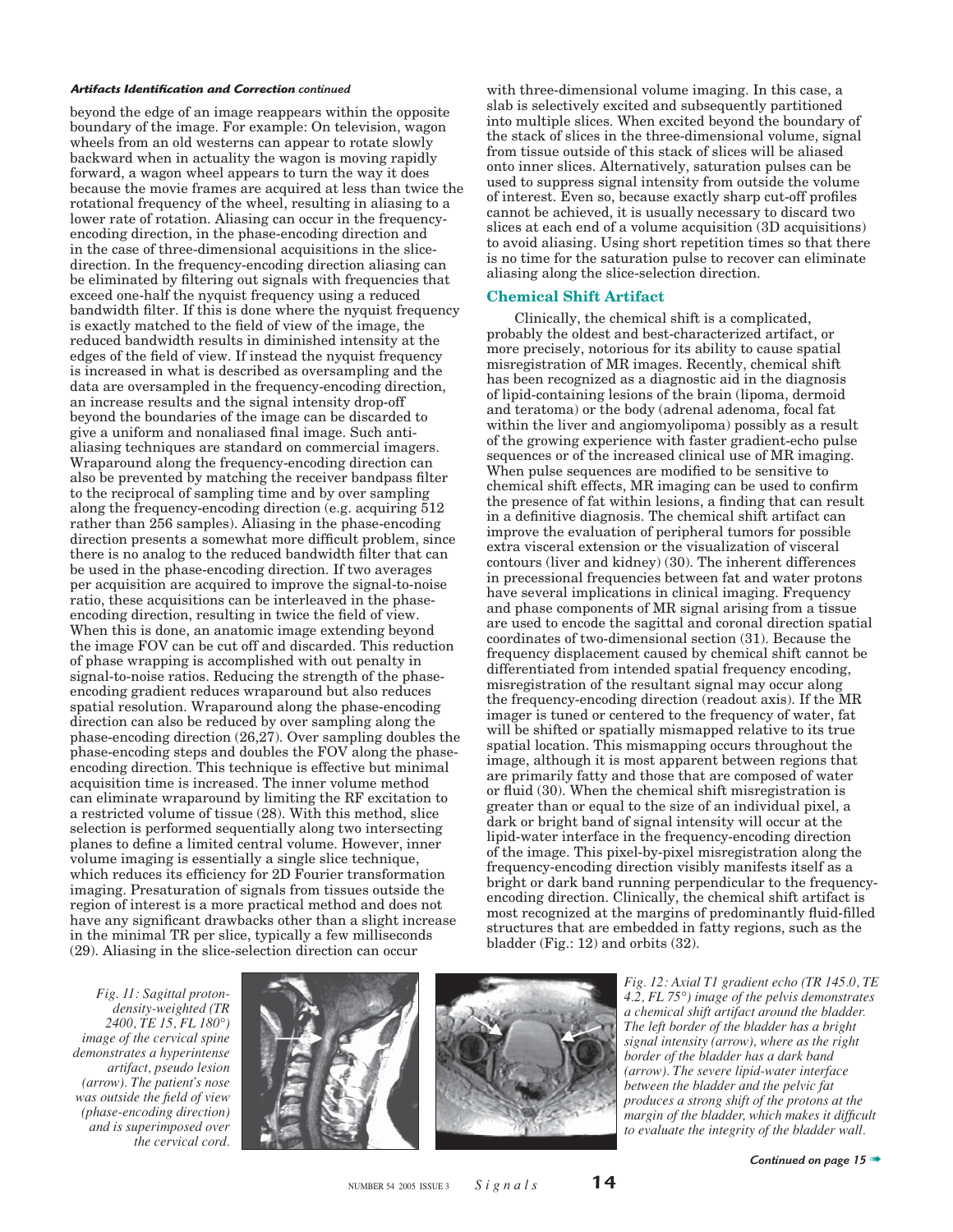The misregistration of signal along the frequencyencoding direction results from the erroneous mapping of the signal of the fatty elements relative to that of the fluid-filled structures. This misregistration results in the production of dark or bright band at the lipid-water interface. The dark bands result from the shifting of the lipid proton signals to a lower frequency, away from the actual lipid-water interface, which cause a signal void. The bright bands result from the overlapping of water signal with "shifted" lipid signal on the high-frequency side of the interface. The bright bands, although present, may be more difficult to appreciate when the object being imaged has a curved surface (33). There are several ways to minimize the spatial misregistration caused by the chemical shift artifact, including choice of frequency-encoding direction, field of view and receiver bandwidth and the use of fat-suppression techniques. The size (width of dark and bright bands) and location of the chemical shift artifact are influenced by a number of factors. Most important is the selection of the frequency-encoding direction. Choosing the frequencyencoding direction in the plane with the narrowest lipidwater interface can reduce the clinical significance of the chemical shift artifact or by selecting a direction that minimizes the chemical shift effect over the area of primary interest. The imaging field of view is an operator variable that can easily be controlled and has strong influence on the size of the chemical shift artifact seen in an image. The artifact can be minimized by decreasing the field of view (34). Receiver bandwidth is another imaging parameter that may affect the amount of chemical shift artifact seen in routine MR images. The artifact is usually not readily apparent in spin-echo images unless the receiver bandwidth is too narrow (Fig.: 13).

When a narrow bandwidth is used, the strength of the gradients along the frequency-encoding direction is reduced (35). The readout (frequency-encoding direction) window must remain open proportionally longer to preserve the field of view; thus, the apparent shift in resonant frequencies between lipid and water protons becomes more widely separated spatially. The effect of bandwidth on chemical shift is directly proportional to the static magnetic field strength. When using an MR imaging unit with 1.5 T magnetic field strength, the operator must be very careful when narrowing the bandwidth to image anatomic areas with lipid-water interfaces because this action will increase

> *Fig. 13: Coronal T1 weighted spin echo (TR 560, TE 14, FL 90°) image obtained at a midline level of the orbit. Crescent moon area of high signal intensity above the muscle refers to a chemical shift artifact (arrows).*

*Fig. 14: Axial T1 weighted gradient echo (TR 170, TE 2.3, FL 80°) out-of-phase image of the abdomen, artifactual delineation of the contours of the organs (arrows).*





the degree of chemical shift artifact in the resultant images (36). Chemical shift artifact can also reduced by minimizing the signal contribution from lipids with the use of fatsuppression techniques.

#### **Black Boundary Artifact**

Sometimes well-defined black contours following anatomic structures are seen. These artifacts are another class of chemical-shift artifact. These contours are often esthetically pleasing because they have apparent sharp definition between neighboring tissues. They are, however, artifactual because nothing in the object corresponds to these black boundaries. Interpreting the boundaries in terms of anatomic structures is incorrect. In each case, the black boundary lies at the interface between two regions of tissue where real images have opposite sign. On presenting this image in magnitude form, the two regions have positive intensity but a black boundary persists, corresponding to the area of transition in the real image. Black boundaries can occur on gradient-recalled echo images at TE times for which the fat and water images are 180° out of phase. The hydrogen nuclei in lipid have a frequency that is 3.5 ppm less than water protons; the precessional frequency of the hydrogen nuclei in lipids is related to the precessional frequency of water. The chemical shift is approximately 3.5 ppm, corresponding to approximately 147 Hz at 1.0 Tesla. For a pulse sequence with a readout bandwidth of 78 Hz/pixel, there is a shift of 2 pixels. Gradient recalled echo sequences with a TE that is a multiple of  $2.25 \text{ ms } (6,75;11,25;15,75 \text{ ms})$ and so on) on a 1.5T, fat and water protons will be out of phase and a dark boundary will be seen (Fig.: 14), this result is called the boundary effect, which is the result of chemical shift of the "second kind". This type of imaging is referred to as "out of phase" scanning, referring to the fact at these TEs , fat and water spins will be 180° out of phase. This phenomenon does not just occur along the frequencyencoding axis (like the chemical shift artifact of the first) kind) (37). To avoid artifactual contours from chemical shift, TE times of 4.5, 9.0,13.6 and 18.1 ms should be used (also called "inphase" scanning). Alternately, spin echo images avoid this fat and water interference since all frequency shift are refocused at the spin echo. Black boundary artifacts can also appear at shear interfaces. Where two adjacent tissues have a significant motion shear, pixels along the boundary will show intervoxel dephasing and an artfactual boundary on the magnitude-reconstructed image. Shear boundary can be eliminated using gradient moment nulling techniques to desensitize the motion.

Boundary effect does not occur in conventional spin echo techniques because of the presence of the 180° refocusing pulse, which is absent in gradient-echo techniques. As shown in Fig. 15 not all black boundaries are artifacts. The dark contouring around the lesion looks similar to the boundaries described, but it is in fact an evidence of a pathologic condition. Hemosiderin salted out along the lesion, resulting in considerably reduced T2 and hence signal loss. In this case, the boundary is real and not an artifact.



*Fig. 15: Axial T2 weighted gradient echo image of the brain. Dark contours along the lesion look initially like black boundary artifact (arrow). However, in this case, they are due to hemosiderin deposition from blood, which has signifi cantly shortened T2 relaxation time along the brain.*

*Continued on page 16* ➠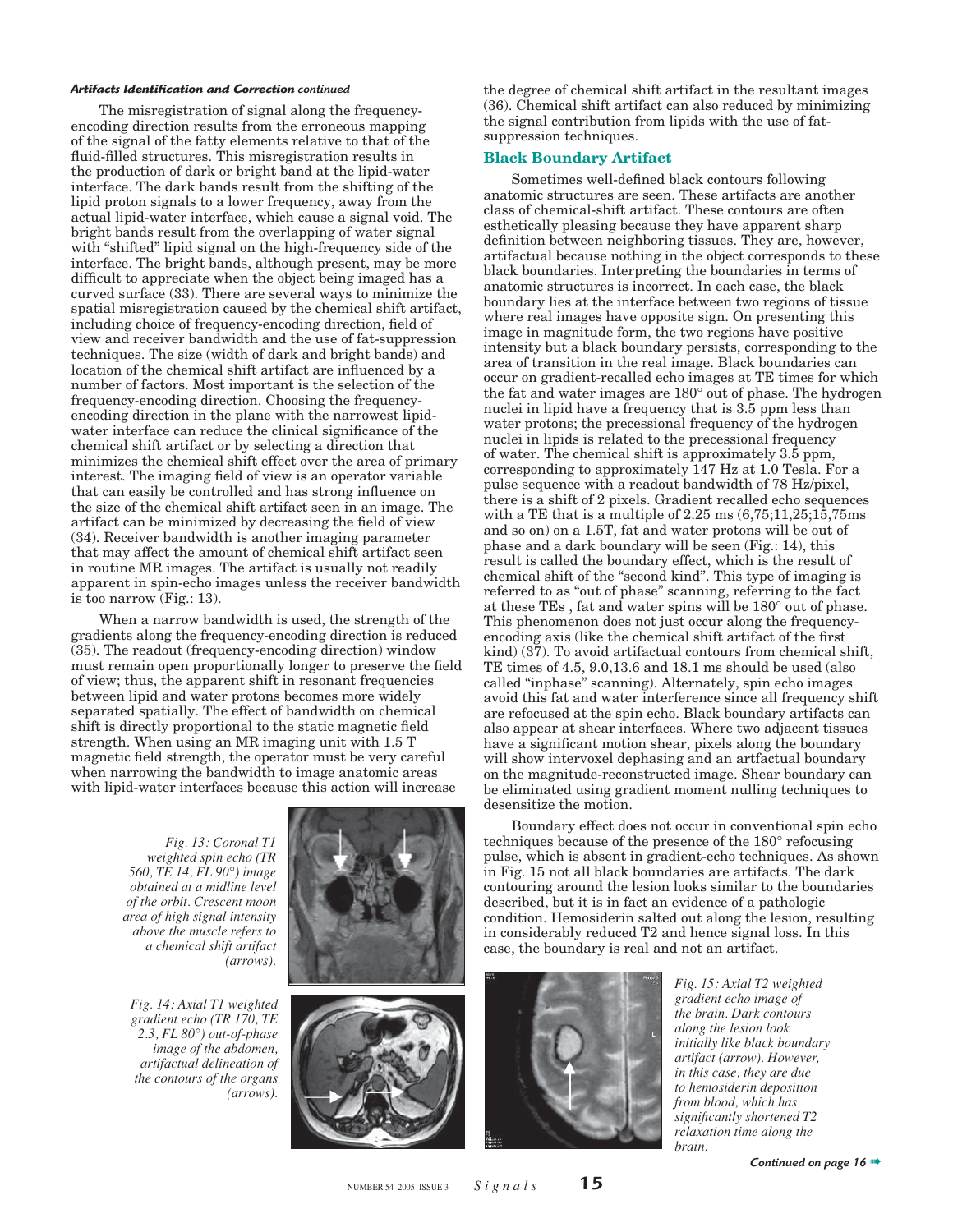#### **Truncation Artifact (Ringing Artifact, Gibbs Phenomena)**

The presence of truncation artifacts is well known in MR imaging and occurs at high-contrast interfaces (e.g. skull/ brain, cord/CFS, meniscus/fluid in knee) and causes alternating bright and dark bands. A common manifestation of this artifact occurs frequently in images of the brain and is caused by the thin band of fat in the scalp or the high contrast between the calvarium and the brain (Fig.: 16). This manifestation is easy to recognize because the structures from which the artifact emanate (the subcutaneous fat or edge of the brain) are of different shapes than those of the structures of the brain on which they are imposed. However, other manifestations, such as the artifactual intensity modulations may stimulate a syrinx (Fig.: 17) in the spinal cord (38), spinal cord atrophy (39), disc abnormality (40) and a tear in the knee meniscus (41). Recently, truncation artifacts have been identified to produce a false laminar appearance and apparent alternation of width in cartilage imaging (42). Digital pictures are only approximations of analog pictures because they contain a finite number of pixels each with a finite number of brightness levels. The difference between the original image and the reconstructed image is the truncation error (43). This artifact arises primarily: because of data interpolation (zero filling), when a smaller acquisition matrix (128x256) is interpolated into a larger display matrix and near edges where there are abrupt transitions in signal intensity along relatively linear portions of tissue interfaces. Truncation artifacts occur in both directions (frequency- and phase encoding) and are always present to some degree in MR images. On images obtained with short TR and TE, a ring of high signal intensity at the periphery of the cervical spinal cord can be found because of truncation artifact.

Truncation artifacts are clinically most likely to be present along the phase-encoding direction, because throughput and economic pressures often constrain imaging time to the least number of phase-encoding steps possible (e.g. 128), this is known as the phase matrix. It must by emphasized that with greater sampling of the higher frequencies in K-space (256), the spacing of the gibbs lines is cut in half but the amplitude is not diminished (2). Decreasing the field of view can also reduce truncation artifact. The Gibbs phenomenon is often used as a synonym for truncation error but the Gibbs phenomenon refers only to the lack of convergence of the Fourier integral at a point of discontinuity of a function. The image reconstructed with Fourier transform overshoots or undershoots, the original function at a point of discontinuity by a certain amount. The Gibbs phenomenon describes the ringing artifacts that occur in proximity to the discontinuity. These artifacts cannot be eliminated even if an infinite number of spectral components are used. (44). The periodicity of the ringing is proportional to the size of the matrix or the number of spectral components. The use of a larger matrix makes the ringing less visible but does not eliminate it. Only removing the discontinuity of the function, that is, by smoothing or lowpass filtering the image, can eliminate the Gibbs phenomenon. Numerous data extrapolation algorithms have been proposed to estimate the truncation errors (45). These techniques are laborious and have limited success when the signal to noise is low or in complex images (46).



*Fig. 16: Axial T1 weighted spin echo (TR 600, TE 15, Fl 90°, Ma 144x256) image of the brain. The fi ne lines visible are due to undersampling of the high spatial frequencies (arrows). Sharp edged borders between areas of high contrast are represented by high spatial frequency data.*



*Fig. 17: Sagittal T2 weighted fast spin echo (TR 4500,TE 128, FL 90 °, Ma 128x256) image of the cervical spine shows a band of increased signal intensity (arrow) within the spinal cord. This mimics a syrinx and is due to the truncation error.*

#### **References**

- 1 Users manual. (1996). Vision, Siemens.
- 2 Porter BA, Hastrup W, Richardson ML, et all. (1987). Classification and investigation on artifacts in magnetic resonance imaging. Radiographics, 7, 271-287.
- 3 Henkelman RM, Bronskill MJ. (1987). Artifacts in magnetic resonance imaging. Rev. Magn. Reson., 2, 1-126.
- 4 Mirvis SE, Geisler F, Joslyn JN, Zrebeet H. (1988). Use of titanium wire in cervical spine fixation as a means to reduce MR artifacts. AJNR, 9, 1229-1231.
- 5 New PFJ, RosenBR, Brady TJ, et all. (1983). Potential hazards and artifacts of ferromagnetic and nonferromagnetic surgical and dental materials and devices in nuclear magnetic resonance imaging. Radiology, 147, 139-148.
- 6 Farahani K, Sinha U, Sinha A, et all. (1990). Effect of field strength on susceptibility artifact in magnetic resonance imaging. Comput Med Imaging Graph, 14, 409-413.
- 7 Vaccaro AR, Chesnut RM, Scuderi G, et all. (1994). Metallic spinal artifacts in magnetic resonance imaging. Spine, 19, 1237-1242.
- 8 Haramanti N, Penrod B, Staron RB, Barax CN. (1994). Surgical sutures: MR artifacts and sequence dependence. J Magn. Reson. Imaging, 4, 209-211.
- 9 Camancho CR, Plewes DB, Heneklman RM. (1995). Nonsusceptibility artifacts due to metallic objects in MR imaging. J Magn Reson Imaging, 5, 75-78.
- 10 Buchli R, Boesiger P, Meier D. (1988). Heating effects of metallic implants by MRI examination. Magn. Reson. Med., 7, 255-261.
- 11 Luigi Arena MD PhD, Helen T. Morehouse MD, Julian Safir MD. (1995). MR imaging artifacts that simulate diseases: how to recognize and eliminate them. Radiographics,15, 1373-1394.
- 12 Users manual. (200). Intera, Philips.
- 13 Tien RD, Buxton RB, Schwaighofer BW, Chu PK. (1991). Quantitation of structural distortion of the cervical neural foramina in gradient echo-echo MR imaging. J Magn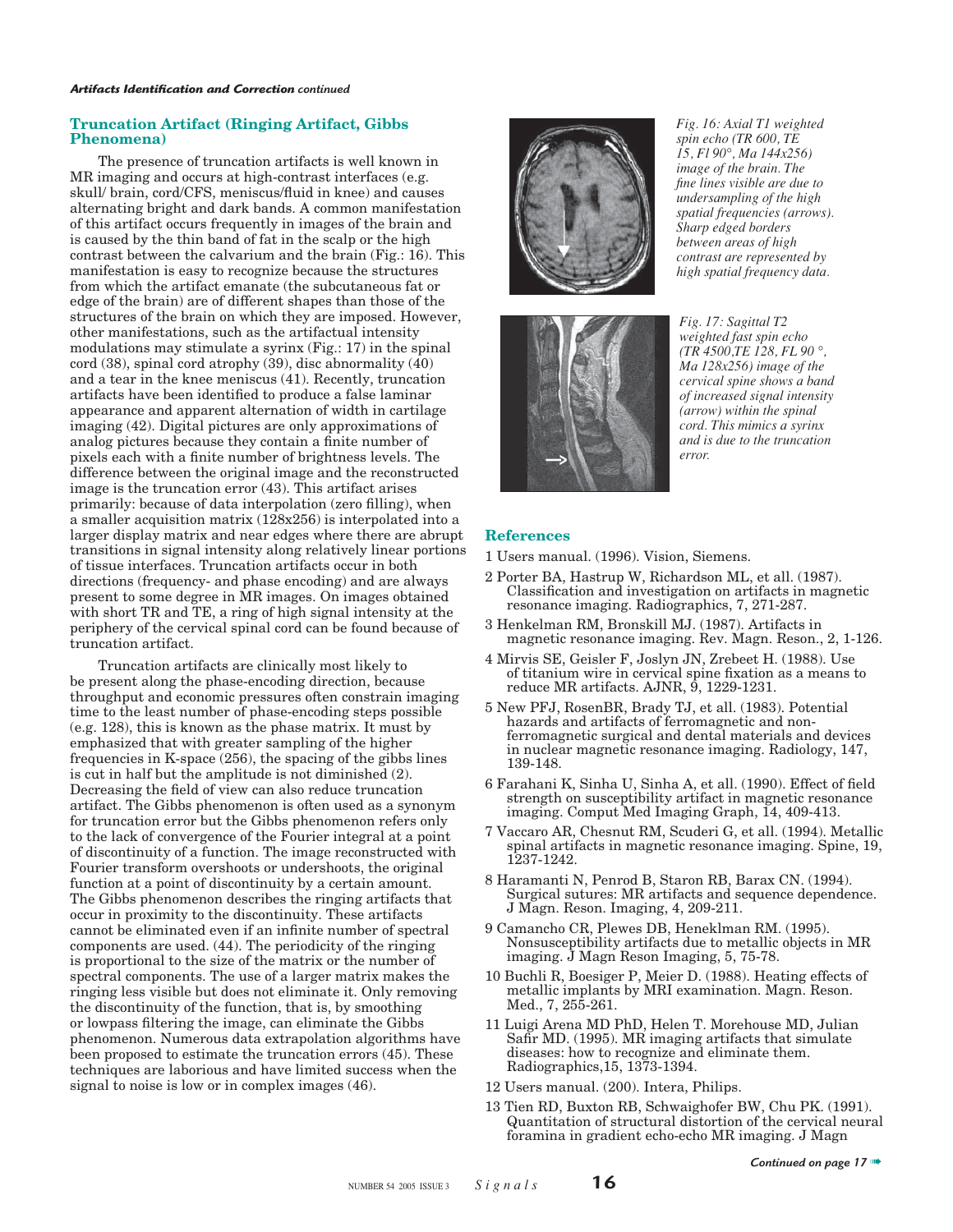Reson Imaging, 1, 683-687.

- 14 Wilfred C.G. Peh, Jimmy H.M. Chan. (2001). Artifacts in musculoskeletal magnetic resonance imaging: Identification and correction. Skeletal Radiol., 30, 179-191.
- 15 Scott A Mirowitz. (1998). Diagnostic pitfalls and artifacts in abdominal MR imaging: A review. Radiology, 208, 577- 589.
- 16 Wood ML, Henkelman RM. (1985). MR image artifacts from periodic motion. Med Phys, 12, 143-151.
- 17 Tartaglino LM, Flanders AE, Vinitski S, Friedman DP. (1994). Metallic artifacts on MR images of the post-operative spine: Reduction with fast spin-echotechniques. Radiology, 190, 565-569.
- 18 Suh JS, Jeong EK, Shin KH, et all. (1998). Minimizing artifacts caused by metallic implants at MR imaging: Experimental and clinical studies., Am. J Neuroradiol., 171, 1207-1213
- 19 Cox IH, Dillon WP.. (1995). Low-cost device for avoiding bulk susceptibility artifacts in chemical-selective fatsuppression MR images of the head and neck. Am. J Neuroradiol., 16, 1367-1369.
- 20 Sakurai K, Fujita N, Harada K et all. (1992). Magnetic susceptibility artifact in spin echo MR imaging of the pituitary gland. Am. J Neuroradiol, 2, 1301-1308.
- 21 Henkelman RM, Bronskill MJ, et all. (1987). Artifacts in magnetic resonance imaging. Rev. Magn. Reson., 2, 1-126.
- 22 Petersilge CA, Lewin JS, Duerk JL, Yoo JU, Ghaneyem AJ. (1996). Optimizing imaging parameters for MR evaluation of the spine with titanium pedicle screws. AJR, 166, 1213-1218.
- 23 Tartaglino LM, Flanders AE, Vinitski S, Friedman DP. (1994). Metallic artifacts on MR images of the postoperative spine: reduction with fast spin-echo techniques. Radiology,190, 565-569.
- 24 Kurihara N., Kamo O., Umeda M., et all. (1985). Applications in one dimensional and two dimensional NMR of a pseudofilter by jittered time averaging. J. Magn. Reson., 65, 405-416.
- 25 Axel L., Dougherty L. (1987). Reduction of aliasing in 2DFT MRI by pseudofiltering. Magn. Reson Imaging, 5, 63.
- 26 Feinberg DA, Hoenninger JC, Crooks LE, et all. (1990). Inner volume MR imaging: Technical concepts and their applications, Radiology, 156, 743-747.
- 27 Felmlee JP., Ehman RI. (1987). Spatial presaturation: A method for suppressing flow artifacts and improving depiction of vascular anatomy in MR imaging. Radiology, 164, 559-564.
- 28 Rofsky NM, Weinreb JC, Ambrosino MM, Safir J, Krinsky G. (1996). Comparison between inphase abd opposedphase T1 weighted breath-hold FLASH sequences for hepatic imaging. J Comput Assist Tomogr., 20, 230-235.
- 29 Babcock EE, Brateman L, Weinreb JC, Horner SD, Nunnally RL. (1985). Edge artifacts in MR images: Chemical shift effect. J Comput Assist Tomogr., 9, 252- 257.
- 30 Edelman RR, Hesselink JR, Zlatkin MB. (1996). Clinical magnetic resonance imaging. Philidelphia: Pa: Saunders.
- 31 Smith RC, Lange RC, McCarthy SM. (1993) Chemical shift artifact: Dependence on shape and orientation of the lipid-water interface. Radiology, 181, 225-229.
- 32 Parizel PM, Van Hasselt BAAM, Van Den Haauwe L, Van Goethem JWM, De Schepper AMA. (1994).

Understanding chemical shift induced boundary artifacts as a function of field strength: Influence of imaging parameters. Eur J Radiol, 18, 158-164.

- 33 Smith AS, Weinstein MA, Hurst GC, DeRemer DR, Cole RA, Duchesneau PM. (1990). Intracranial chemical-shift artifacts on MR images of the brain: Observations and relation to sampling bandwidth. AJR, 154, 1275-1283.
- 34 Simon JH, Foster TH, Ketonen L., et all. (1989). Reducedbandwidth MR imaging of the head at 1.5T. Radiology, 172, 771-775.
- 35 Wehrli FW et al. (1987). Chemical shift-induced amplitude modulations in images obtained with gradient refocusing. Magn. Reson. Imaging, 5, 157.
- 36 Czervionke LF, Daniels DI, Haughton VM. (1988). Characteristic features of MR truncation artifacts. AJR, 151, 1219-1228.
- 37 Erikson SJ, Cox IH, Hyde JS, et all. (1991). Effect of tendon orientation on MR imaging signal intensity: A manifestation of the magic angle phenomenon. Radiology, 181, 389-392.
- 38 Peterfy CG, Janzen DI, Tirmaan PF, et all. (1994). Magic angle phenomenon: a cause of increased signal in the normal lateral meniscus on short TE MR images of the knee. AJR, 163, 149-154.
- 39 Hendrick RE, Russ PD, Simon JH et al. (1993). The raven MRI teaching file MRI: Principles and artifacts. New York, Raven.
- 40 Czervionke LF, Czervionke JM, Daniels DL, Haughton VM.(1988). Characteristic features of MR truncation artefacts. AJR, 151, 1219-1228.
- 41 Smith MR, Nichols ST, Henkelman RM, Wood ML. (1986). Application of autoregressive moving average parametric modeling in magnetic resonance imaging reconstruction. Trans Med Imaging, 5, 132-139.
- 42 Constable RT, Henkelman RM. (1991). Data extrapolation for truncation artifacts removal. Magn Reson Med, 17, 108-118.
- 43 Levy LM, Di Chiro G, Brooks RA, Dwyer AJ, Wener L, Frank J. (1988). Spinal cord artifacts from truncation errors during MR imaging. Radiology, 166, 479-483.
- 44 Yousem DM, Janick PA, Atlas SW, et all. (1990). Pseudoatrophy of the cervical portion of the spinal cord on MR images: A manifestation of the truncation artifact. Am J Neuroradiol, 11, 373-377.
- 45 Breger RK, Czervionke LF, Kass EG, et all. (1988). Truncation artifact in MR images of the intervertebral disk. Am J Neuroradiol, 9, 825-828.
- 46 Turner DA, Rapoport MI, Erwin WD, McGould M, Silvers RI. (1991). Truncation artifact: A potenial pitfall in MR imaging of the menisci of the knee. Radiology, 179, 629- **633. ●**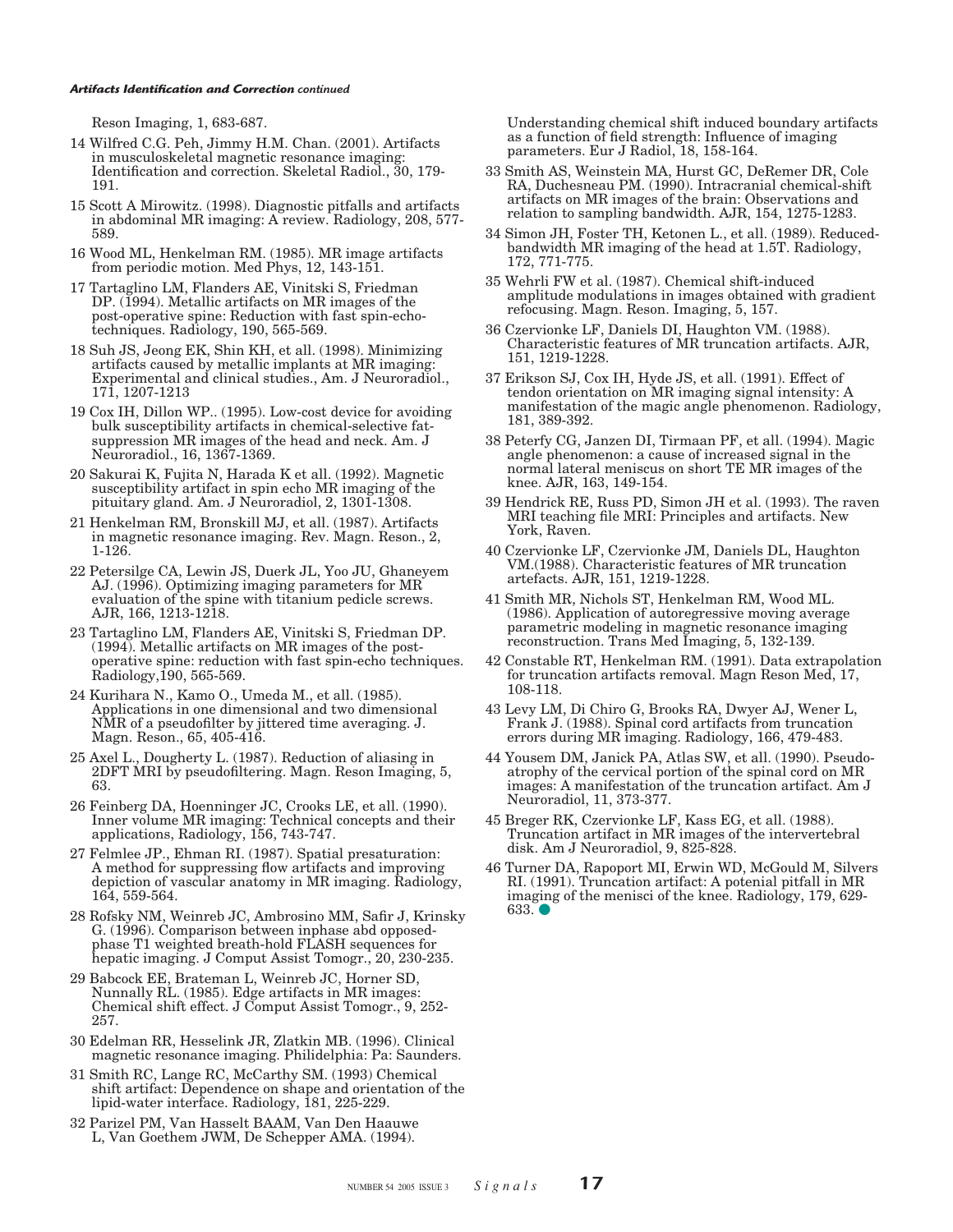# **2006 Annual Meeting Update**

Todd Frederick, R.T.,(R)(MR), Program Committee Chair





#### he SMRT Program

Committee is busy planning for the 2006 Annual Meeting in Seattle, Washington. We are striving for a mix of clinical and research topics with lots of

information, motivation, and fun!

Be sure to check the SMRT Website for up-to-date program information and for the "Call for Papers." Posters and proffered papers are an important part of the Annual Meeting. They allow Technologists/Radiographers to communicate research and clinical findings, and show off all the hard work they have been doing. The Poster Exhibit and Walking Tour Reception will be on Friday evening 5 May 2006. The work that Technologists/ Radiographers put in to the proffered papers and abstracts is amazing. Please plan to arrive on Friday and take part in this important activity.

The SMRT Annual Business meeting will take place during lunch on Saturday, 6 May. At this meeting you will be able to learn about the work that the Section has been doing throughout

the year. The Annual Meeting is just one of many things the Section is doing on your behalf, and the business meeting is one way you can learn more about these activities and take part in valuable discussions regarding your profession. New officers are also introduced and installed at this meeting.

The educational program will be held on Saturday and Sunday. The 2005 program resulted in a great mix of topics and speakers. The 2006 Program Committee is reviewing valuable feedback from the very successful 2005 meeting in Miami so that we can provide another quality meeting to the membership.

Registration for the SMRT Annual Meeting also includes an invitation to the ISMRM/SMRT forum on Monday afternoon, 8 May. This forum is a collaboration between both organizations, and brings together information from Technologists, Scientists, and Physicians. Please plan on staying through Monday to participate in this forum.

Start planning now to attend. We hope to see you in Seattle in May, 2006!

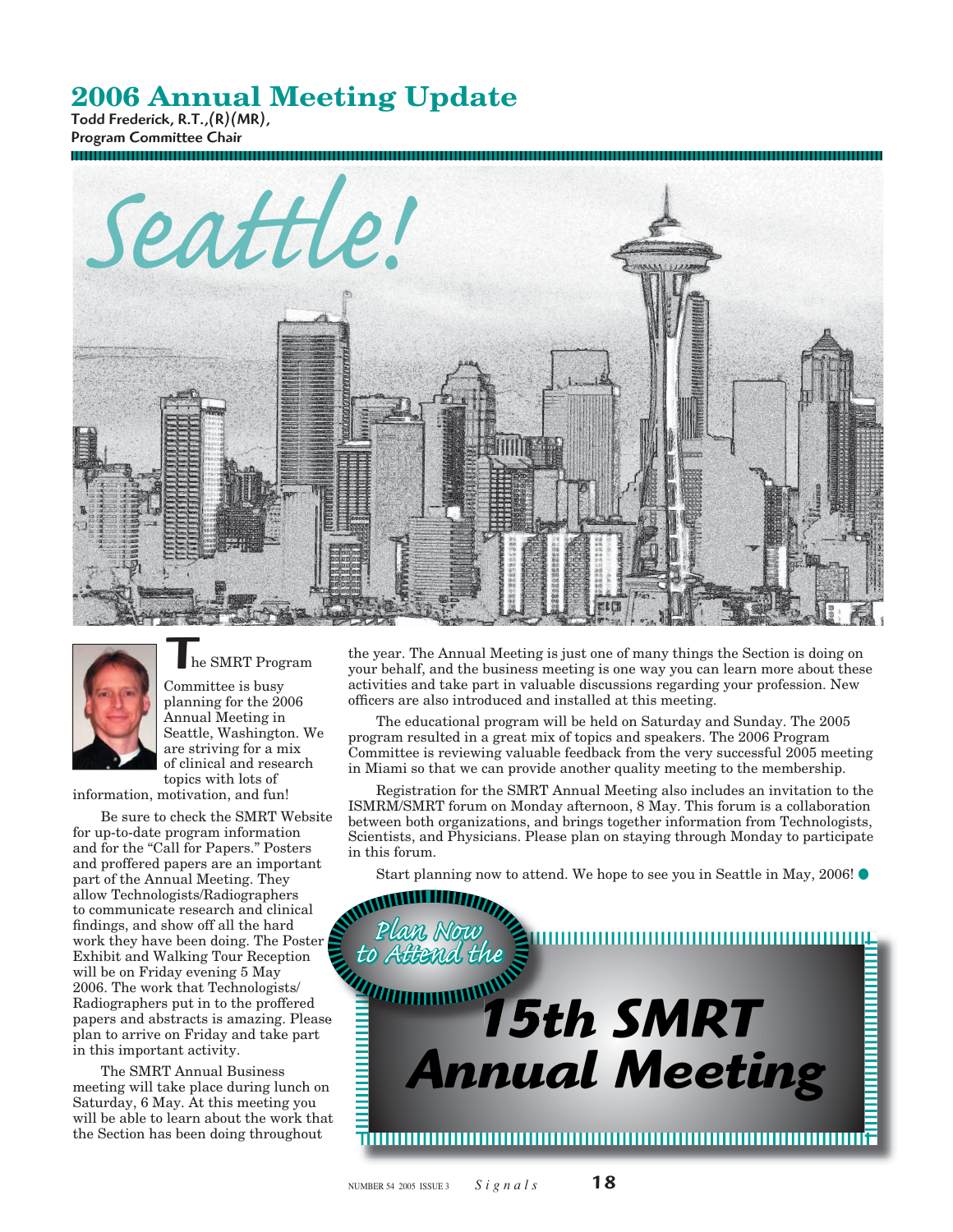### *Dear SMRT Members and List Serve Subscribers,*

Many technologists and other MR professionals have inquired how best to help our healthcare community colleagues affected by Hurricane Katrina and the resulting aftermath, by posting messages via the Technologist List Serve.

In response to these inquiries, the SMRT has set<br>up a message/jobs board, via the SMRT Homepage<br>www.ismrm.org/smrt/ for those wishing to help their colleagues find employment, housing, etc.

Policy board member, Vera Miller, has volunteered to tackle the task of approving postings on the new message/jobs board. Please contact Vera directly at bvdmiller@comcast.net.

Those wishing to make a financial donation, please visit www.charitywatch.org/hottopics/hurricane\_<br>katrina.html.

Sincerely,

*The SMRT Executive and Policy Board*

### **ISMRM/SMRT CALENDAR**

**ISMRM Workshop on Real-Time MRI: Dynamic Interactive Imaging and Its Applications 23-24 February 2006** Santa Monica, California, USA

**SMRT President's Regional Seminar 18 March 2006** University of Virginia, Charlottesville, Virginia, USA

**SMRT 15th Annual Meeting 5-7 May 2006**  Seattle, Washington, USA

**ISMRM 14<sup>th</sup> Scientific Meeting<br>and Exhibition 6-12 May 2006**  Seattle, Washington, USA



... is published by the International Society for Magnetic Resonance in Medicine, 2118 Milvia Street, Suite 201, Berkeley, CA 94704, USA

*Signals* **is produced quarterly for the benefi t of the SMRT membership. In addition to this printed copy of**  *Signals,* **an electronic version is available to members on the SMRT Website. Remember to check the website often for updates and features that are important to you.** 

#### *SIGNALS* **NEWSLETTER COMMITTEE:**

Julie Strandt-Peay, B.S.M., R.T. (R)(MR), *Signals* Editor

Karen Bove Bettis, R.T. (R)(MR) Greg Brown, R.T. Denise Davis, B.S., R.T. (R)(MR)

Filip De Ridder, R.N. (T) Todd Frederick, R.T. (R)(MR) Robin Greene-Avison, R.T. (N)(MR) C.N.M.T.

Gina Greenwood, R.T. (R)(MR) Cindy T. Hipps, B.H.S., R.T. (R)(MR) Michael Kean, R.T.

Julia Lowe, B.S., R.T. (R)(MR) Anne M. Sawyer-Glover, B.S., R.T. (R)(MR) Frank G. Shellock, Ph.D.

### **PUBLICATIONS COMMITTEE:**

Mark Spooner, B.P.S., R.T. (R)(MR)(CT), Chair Greg Brown, R.T.

Anne M. Sawyer-Glover, B.S., R.T. (R)(MR) *SMRT Educational Seminars* Editor Julie Strandt-Peay, B.S.M., R.T. (R)(MR), *Signals* Editor

### **ELECTRONIC SUBMISSIONS COMMITTEE:**

Cindy R. Hipps, B.S., R.T. (N)(MR), Chair

# **OFFICERS:**

**President:**  Karen Bove Bettis, R.T. (R)(MR) **President-Elect:** Cindy Comeau, B.S., R.T. (N)(MR) **Past-President:** 

Cindy T. Hipps, B.H.S., R.T. (R)(MR) **Secretary:** 

Gina M. Greenwood, R.T. (R)(MR) **Treasurer:**

Laurian Z. Rohoman, A.C.R., R.T. (R)(MR)

ISMRM Executive Director: Roberta A. Kravitz

ISMRM Associate Executive Director: Jennifer Olson ISMRM Publications Coordinator, Design and Layout: Sara Vasquez

© 2005 by International Society for Magnetic Resonance in Medicine Phone: +1 510 841 1899 Fax: +1 510 841 2340 E-mail: smrt@ismrm.org

SMRT Web Page: http://www.ismrm.org/smrt